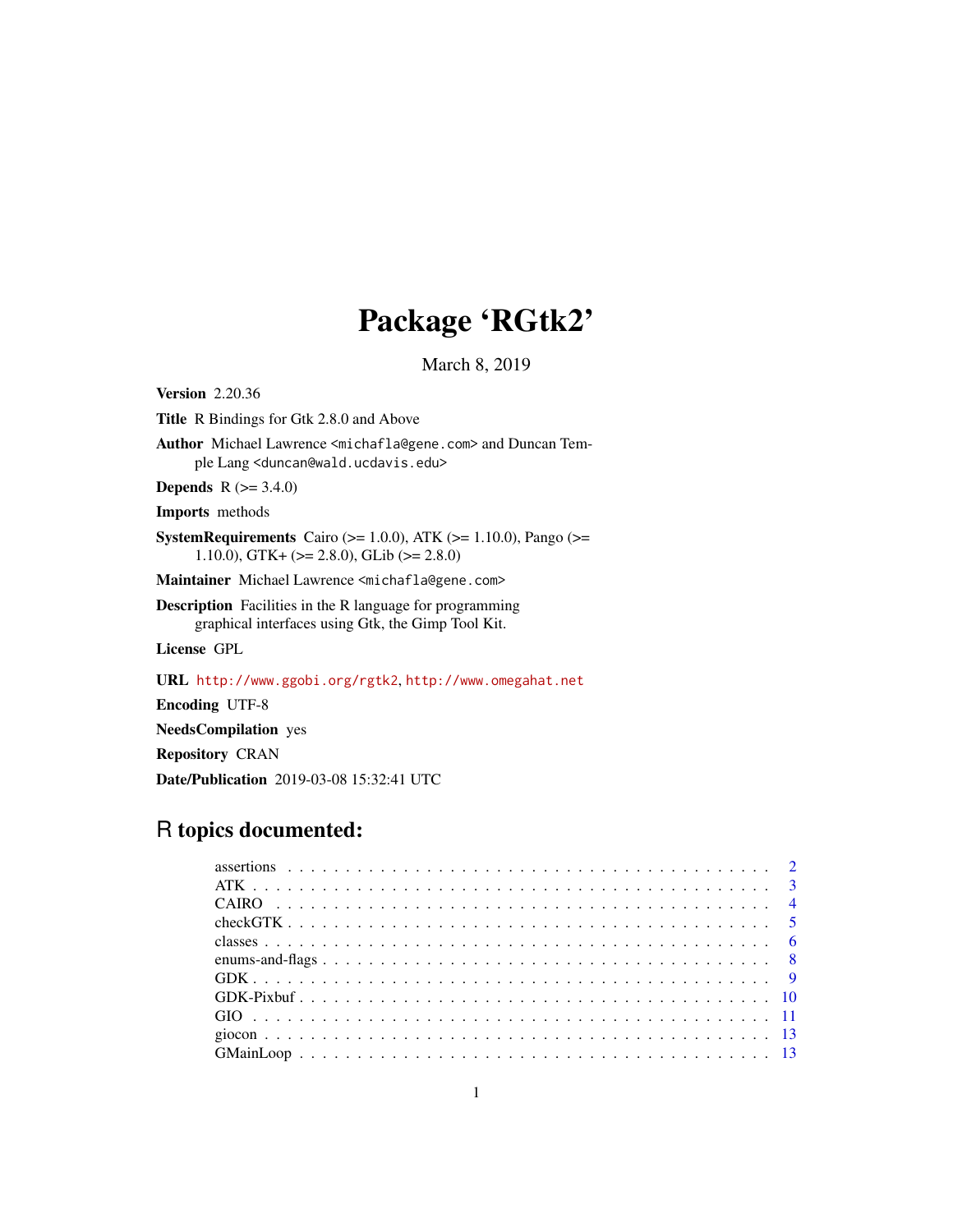#### <span id="page-1-0"></span>2 assertions assertions of the contract of the contract of the contract of the contract of the contract of the contract of the contract of the contract of the contract of the contract of the contract of the contract of the

| Index |  |
|-------|--|

assertions *RGtk2 Type Assertion*

# Description

Assert that an object is of a particular type

# Usage

```
checkPtrType(w, klass = "GtkWidget", nullOk = FALSE, critical = TRUE)
implements(obj, interface)
```
# Arguments

| W         | An object whose type is to be verified.                                                                                                                                               |
|-----------|---------------------------------------------------------------------------------------------------------------------------------------------------------------------------------------|
| klass     | The type the object is expected to be.                                                                                                                                                |
| nullOk    | Whether the object is allowed to be NULL.                                                                                                                                             |
| critical  | Whether to stop if the object is not of the specified type. If this is a character<br>vector, then the function will stop on mismatch and report that string as the error<br>message. |
| obi       | A GObject.                                                                                                                                                                            |
| interface | The interface that obj is expected to implement.                                                                                                                                      |

# Details

All RGtk2 functions check that the arguments are of the correct type, if possible. The checkPtrType function is most useful to the user when it is not known if an object is of the required type. A good example is the *user data* argument of a callback function. To see if a GObject implements a certain interface, use implements.

# Author(s)

Michael Lawrence and Duncan Temple Lang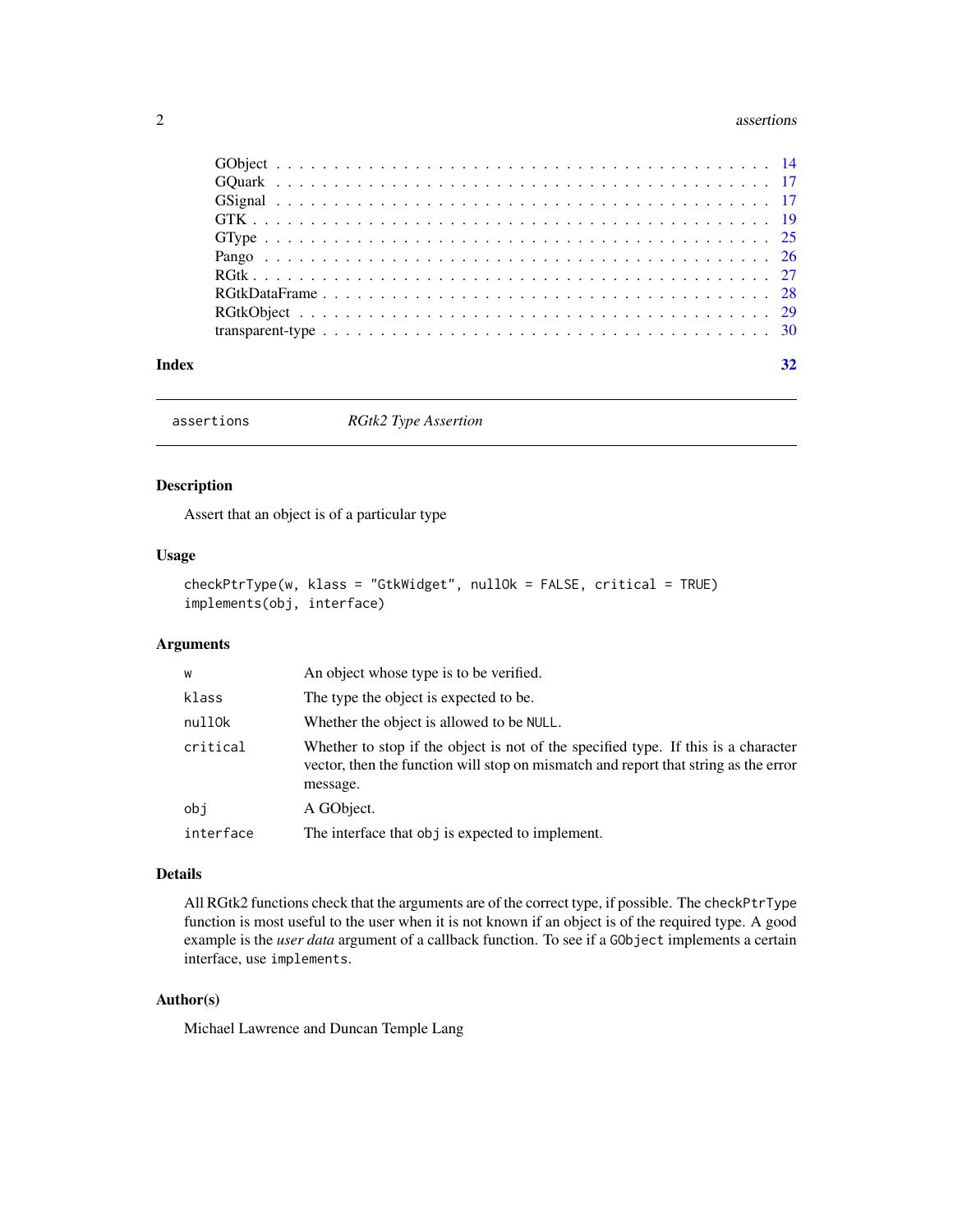#### <span id="page-2-1"></span><span id="page-2-0"></span>Description

ATK is the Accessibility Toolkit. It provides a set of generic interfaces allowing accessibility technologies to interact with a graphical user interface. For example, a screen reader uses ATK to discover the text in an interface and read it to blind users. GTK+ widgets have built-in support for accessibility using the ATK framework.

# Details

The RGtk binding to the ATK library consists of the following components:

- [AtkAction](#page-0-0) The ATK interface provided by UI components which the user can activate/interact with,
- [AtkComponent](#page-0-0) The ATK interface provided by UI components which occupy a physical area on the screen.
- [AtkDocument](#page-0-0) The ATK interface which represents the toplevel container for document content.
- [AtkEditableText](#page-0-0) The ATK interface implemented by components containing user-editable text content.
- [AtkGObjectAccessible](#page-0-0) This object class is derived from AtkObject and can be used as a basis implementing accessible objects.
- [AtkHyperlink](#page-0-0) An ATK object which encapsulates a link or set of links in a hypertext document.
- [AtkHypertext](#page-0-0) The ATK interface which provides standard mechanism for manipulating hyperlinks.
- [AtkImage](#page-0-0) The ATK Interface implemented by components which expose image or pixmap content on-screen.
- [atk-AtkMisc](#page-0-0) *undocumented*
- [AtkNoOpObject](#page-0-0) An AtkObject which purports to implement all ATK interfaces.
- [AtkNoOpObjectFactory](#page-0-0) The AtkObjectFactory which creates an AtkNoOpObject.
- [AtkObject](#page-0-0) The base object class for the Accessibility Toolkit API.
- [AtkObjectFactory](#page-0-0) The base object class for a factory used to create accessible objects for objects of a specific GType.
- [AtkRegistry](#page-0-0) An object used to store the GType of the factories used to create an accessible object for an object of a particular GType.
- [AtkRelation](#page-0-0) An object used to describe a relation between a object and one or more other objects.
- [AtkRelationSet](#page-0-0) A set of AtkRelations, normally the set of AtkRelations which an AtkObject has.
- [AtkSelection](#page-0-0) The ATK interface implemented by container objects whose children can be selected.
- [atk-AtkState](#page-0-0) An AtkState describes a component's particular state.

[AtkStateSet](#page-0-0) An AtkStateSet determines a component's state set.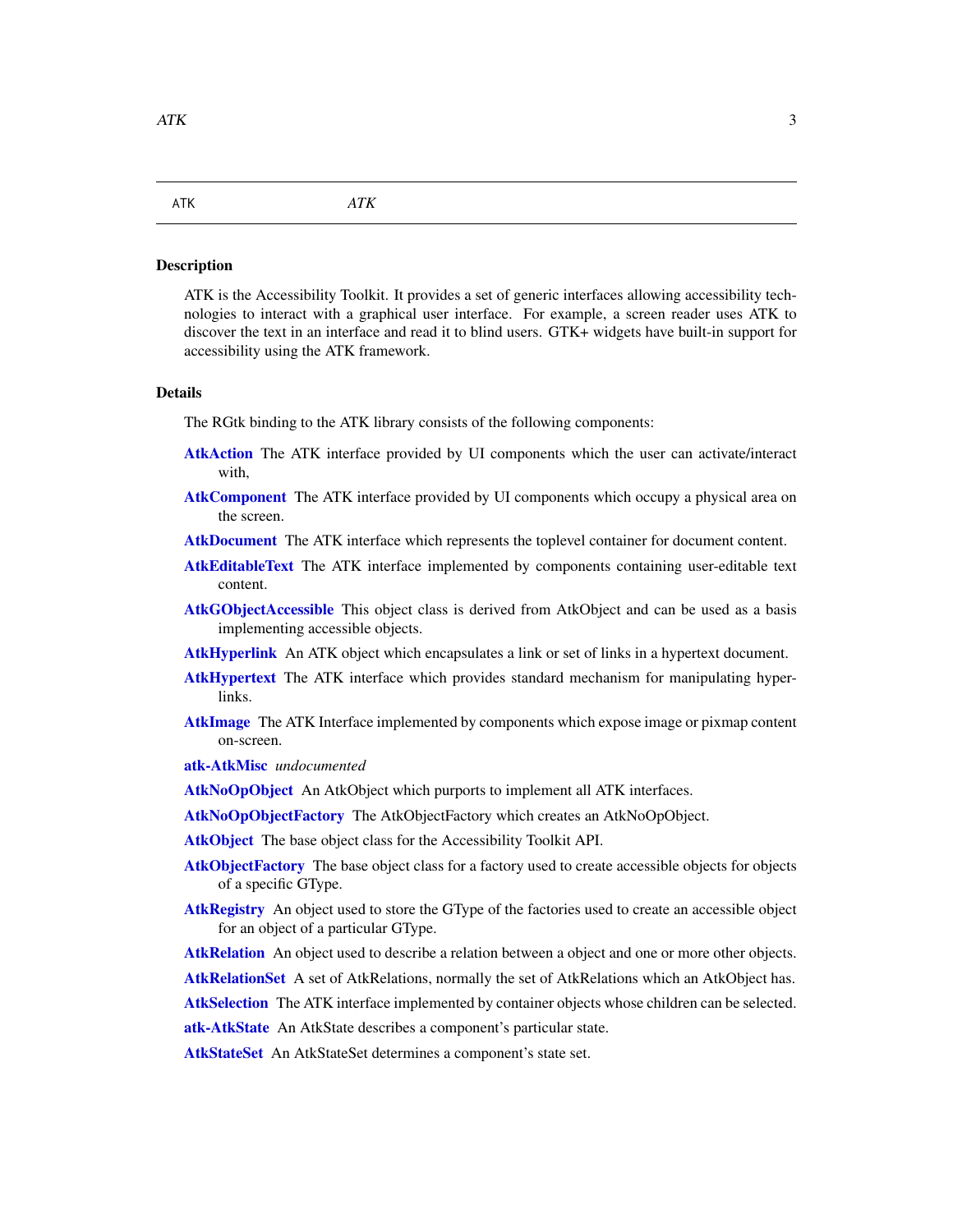<span id="page-3-0"></span>[AtkStreamableContent](#page-0-0) The ATK interface which provides access to streamable content.

- [AtkTable](#page-0-0) The ATK interface implemented for UI components which contain tabular or row/column information.
- [AtkText](#page-0-0) The ATK interface implemented by components with text content.
- [AtkUtil](#page-0-0) A set of ATK utility functions for event and toolkit support.
- [AtkValue](#page-0-0) The ATK interface implemented by valuators and components which display or select a value from a bounded range of values.

# Author(s)

Derived by RGtkGen from GTK+ documentation

# References

<https://developer.gnome.org/atk>

CAIRO *CAIRO*

#### Description

Cairo is a 2D graphics library with support for multiple output devices. Currently supported output targets include the X Window System, win32, and image buffers.

#### Details

The RGtk binding to the CAIRO library consists of the following components:

[cairo-font-face](#page-0-0) Base class for font faces [cairo-font-options](#page-0-0) How a font should be rendered [cairo-image-surface](#page-0-0) Rendering to memory buffers [cairo-matrix](#page-0-0) Generic matrix operations [cairo-paths](#page-0-0) Creating paths and manipulating path data [cairo-pattern](#page-0-0) Sources for drawing [cairo-pdf-surface](#page-0-0) Rendering PDF documents [cairo-png-functions](#page-0-0) Reading and writing PNG images [cairo-ps-surface](#page-0-0) Rendering PostScript documents [cairo-scaled-font](#page-0-0) Font face at particular size and options [cairo-error-status](#page-0-0) Decoding cairo's status [cairo-surface](#page-0-0) Base class for surfaces [cairo-svg-surface](#page-0-0) Rendering SVG documents [cairo-text](#page-0-0) Rendering text and glyphs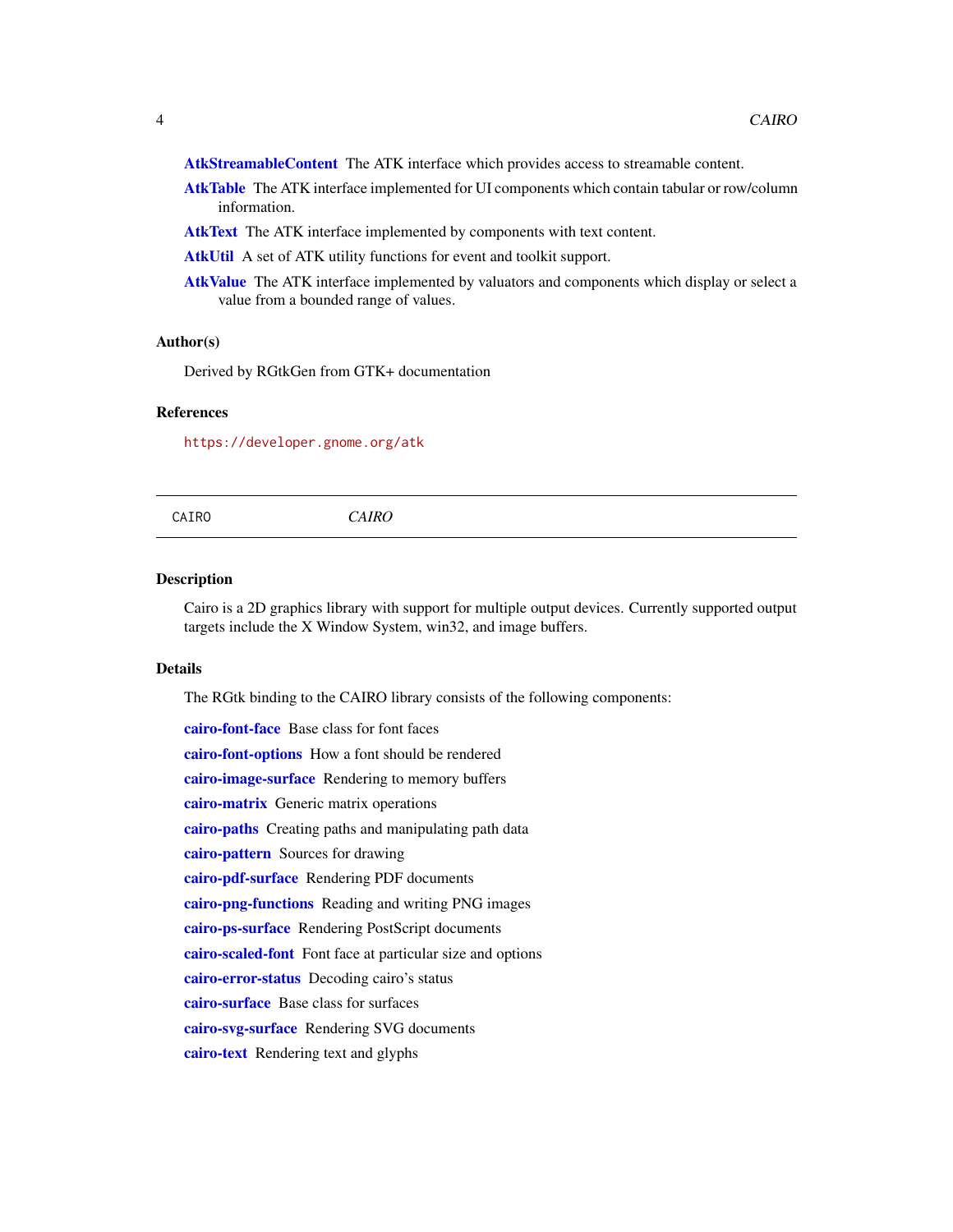#### <span id="page-4-0"></span>checkGTK 5

[cairo-transformations](#page-0-0) Manipulating the current transformation matrix [cairo-types](#page-0-0) Generic data types [cairo-user-font](#page-0-0) Font support with font data provided by the user [cairo-version-info](#page-0-0) Compile-time and run-time version checks. [cairo-context](#page-0-0) The cairo drawing context

# Author(s)

Derived by RGtkGen from GTK+ documentation

# References

<http://www.cairographics.org/manual>

checkGTK *Bound versions*

# Description

These functions are for querying (bound\*) and checking (check\*) the bound versions of the libraries (GTK, Pango and Cairo). As of RGtk2 2.20.19, the check\* functions are deprecated in favor of the more explicit boundVersion()  $> =$  version syntax.

#### Usage

```
checkGTK(version)
checkPango(version)
checkCairo(version)
boundGTKVersion()
boundPangoVersion()
boundCairoVersion()
```
# Arguments

version Version description to compare to the bound version, as in: boundGTKVersion() >= version.

# Value

The check\* functions return TRUE if version is satisfied, otherwise FALSE.

The bound\* functions return a [numeric\\_version](#page-0-0) representation of the bound library version.

# Author(s)

Michael Lawrence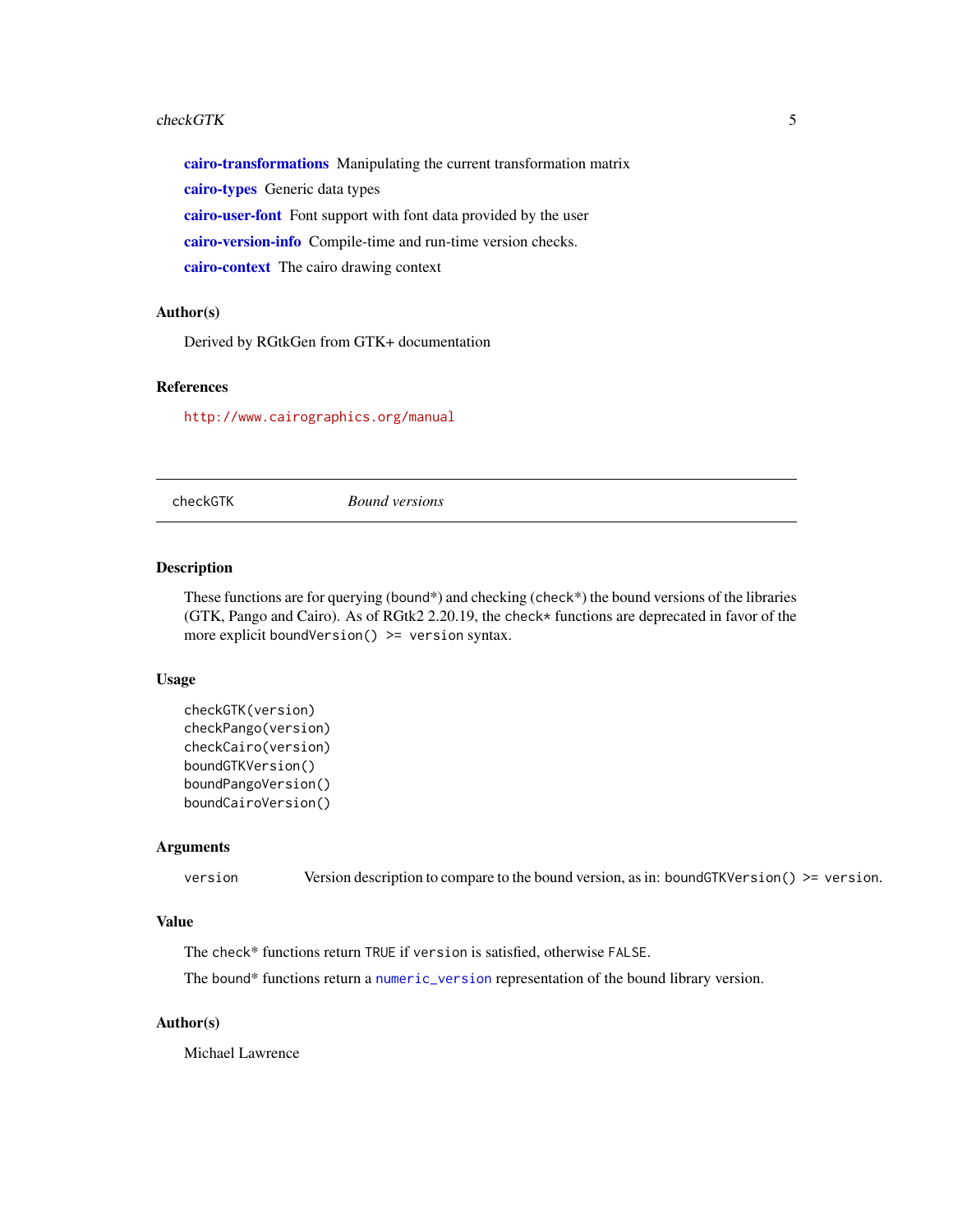**6** classes and the contract of the classes of the classes of the classes of the classes of the classes of the classes of the classes of the classes of the classes of the classes of the classes of the classes of the classe

# Examples

```
## instead of
# checkGTK("2.12.0")
## do this:
boundGTKVersion() >= "2.12.0"
```
#### classes *Custom GObject classes*

# Description

Highly experimental support for constructing new GObject classes entirely from with R.

# Usage

```
gClass(name, parent = "GObject", ..., abstract = FALSE)
parentHandler(method, obj = NULL, ...)
assignProp(obj, pspec, value)
getProp(obj, pspec)
registerVirtuals(virtuals)
```
# Arguments

| name     | The name of the new class                                                                                                                                    |
|----------|--------------------------------------------------------------------------------------------------------------------------------------------------------------|
| parent   | The name of the parent class                                                                                                                                 |
| abstract | If TRUE, the class should not be instantiable.                                                                                                               |
| method   | The name of the method to invoke in the parent                                                                                                               |
| obj      | A GObject                                                                                                                                                    |
| $\ddots$ | Additional arguments. For parenthandler(), arguments to pass to the parent<br>method. For gClass(), arguments specifying the class definition (see Details). |
| pspec    | A GParamSpec describing the property                                                                                                                         |
| value    | The value to set on the property                                                                                                                             |
| virtuals | An environment containing lists where each list contains the names of the virtual<br>methods for the class matching the name of the list.                    |

# Details

The bulk of the class definition (everything except the name and the parent) is passed through additional arguments to the gClass function. This information includes:

Methods R functions that override virtuals methods in a GObject class. Functions overriding methods in the same class are grouped together in a list and are named according to the virtual they override. Each list is passed as a separate parameter to the class\_def list and bears the name of the corresponding class.

<span id="page-5-0"></span>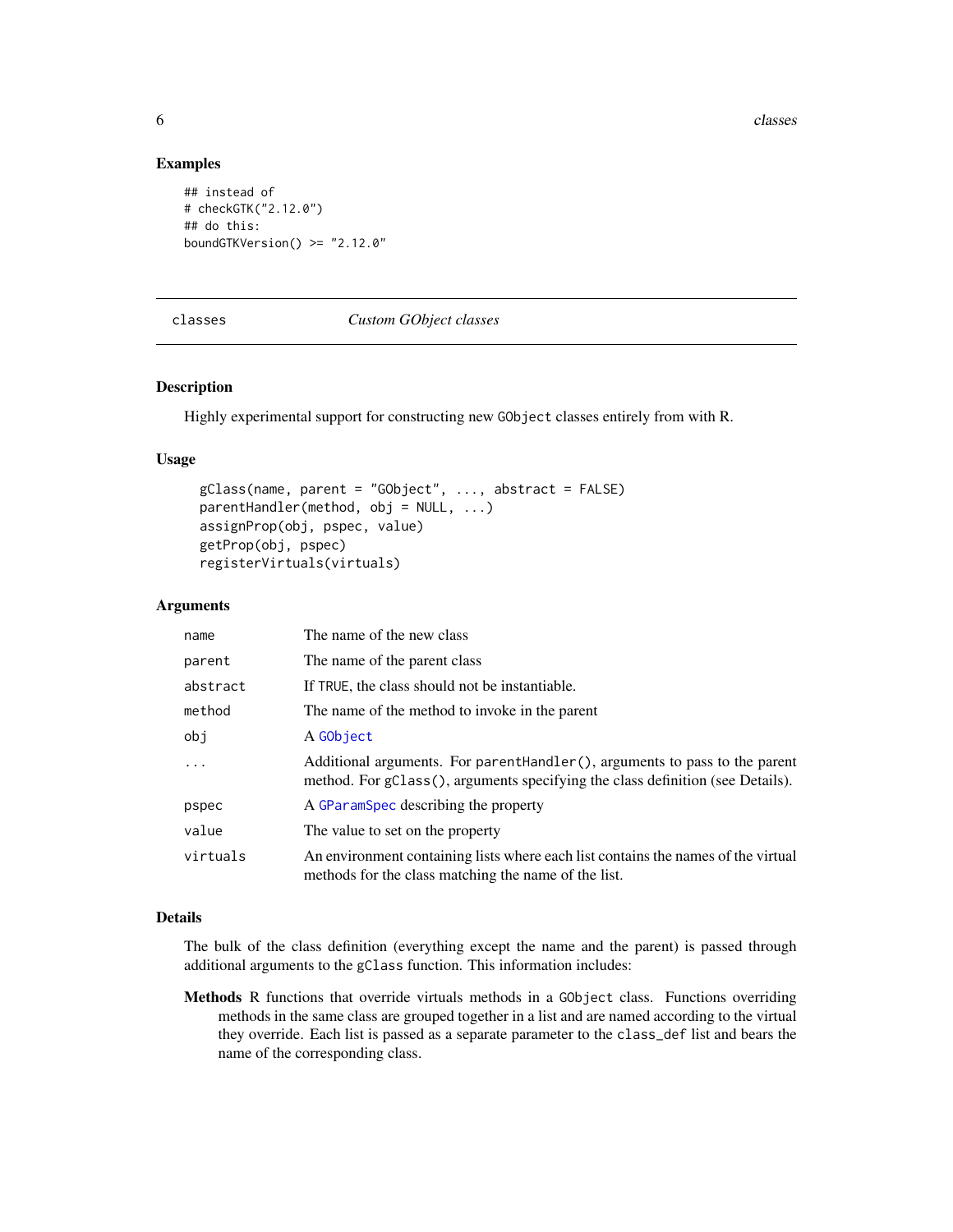- <span id="page-6-0"></span>Signals Signals that are emitted by the class, in addition to those of the superclasses. Each signal definition is a list containing the following elements: signal name, vector of type names of signal arguments, type name of signal return value, and a vector of values from the [GSignalFlags](#page-16-1) enumeration. The list of signal definitions is passed as a parameter named . signals to the gClass.
- Properties Properties defined by the class. This is a list of lists, each corresponding to a GParamSpec, as created by [gParamSpec](#page-0-0). The list is passed under the name .props to gClass. The property values are stored in a private environment. To override that behavior or to be notified (first) upon property changes, simply override the set\_property and get\_property virtuals in the GObject class. To override the implementation of properties defined by an ancestor class, specify their names in a separate vector passed as the .prop\_overrides parameter. If you override the setting or getting of properties, you can use assignProp or getProp to conveniently directly assign or get the value of a property to or from the low-level data structure, respectively. These functions differ from the normal property accessor mechanism in that they bypass the property system, thus avoiding recursion. They should only be used when overriding property handling.
- Initializer Upon instance creation, the function named .initialize (in the parameters passed to gClass) will be called with the instance as the only argument.
- New members It is possible to define new public, protected, and private fields and methods inside an R class, by passing them to gClass within lists named .public, .protected, or .private, respectively. The encapsulation works much the same as Java. Any protected and public functions may be overriden in a class derived from the defining class. All public fields are immutable. All function bindings are locked except for private ones. This means private functions can be replaced.

The above may seem complicated, and it is. Please see the alphaSliderClass for an example. Also note that the local function is convenient for defining static namespaces on the fly. For calling parent virtuals, use parentHandler.

assignProp and getProp are low-level functions; they should not be used in place of the conventional [GObject](#page-13-1) property mechanism, except in the case mentioned above.

registerVirtuals and unregisterVirtuals are meant for use by packages that bind C GObject classes to R using the RGtk2 system. An example of such a package is rggobi.

# Value

For gClass, the [GType](#page-24-1) of the new class. For getProp, the value of the property.

#### **Note**

This functionality is not for casual users. If you don't know what you're doing you will break things. Otherwise, have fun.

# Author(s)

Michael Lawrence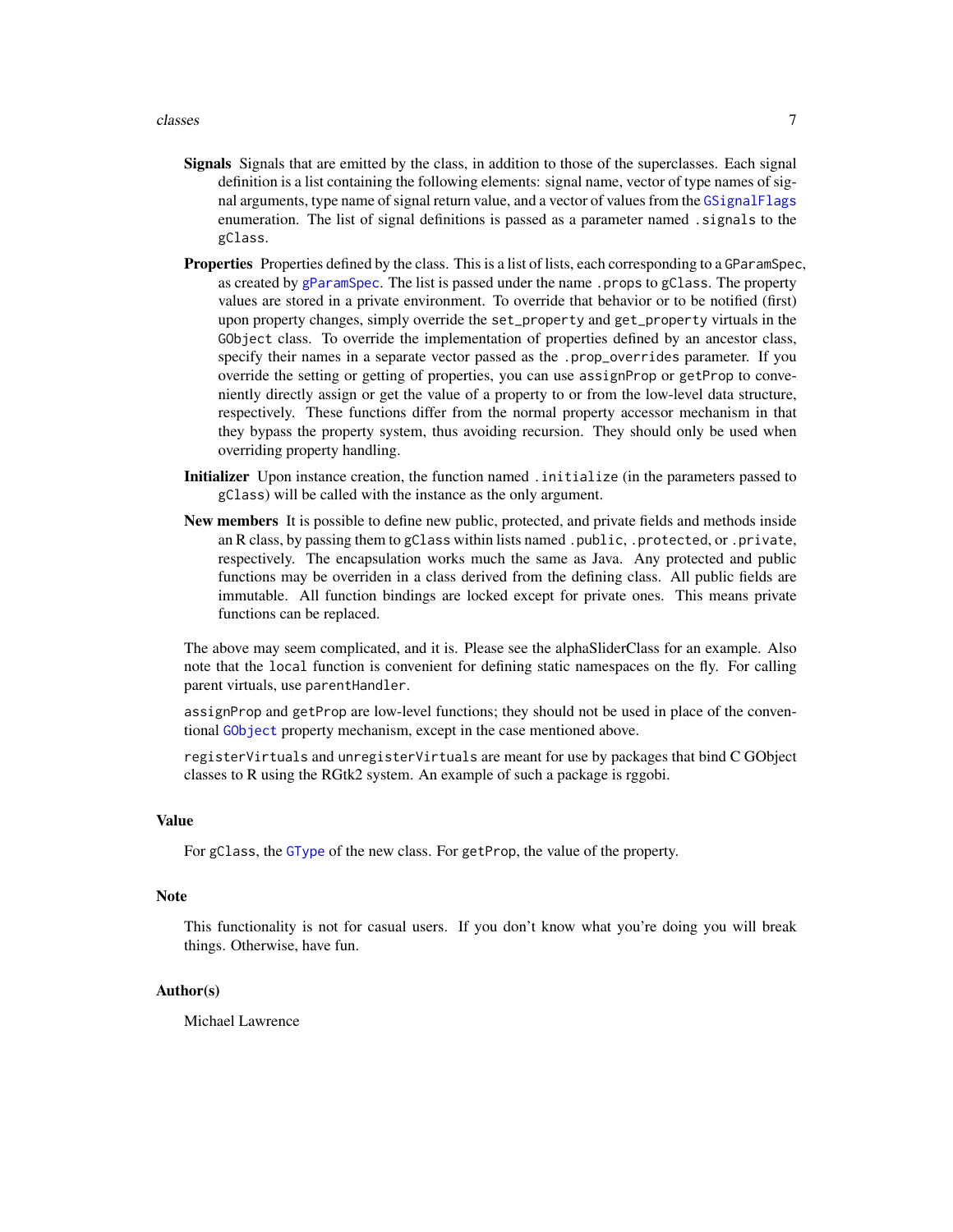#### <span id="page-7-0"></span>**Description**

Convenience functions and operators for operating on bitflags and enums

# Usage

```
as.flag(x)
## S3 method for class 'flags'
x[value]
## S3 method for class 'flag'
x | y
## S3 method for class 'flag'
x & y
## S3 method for class 'flag'
!x
## S3 method for class 'enum'
x == y
```
#### Arguments

| $\mathsf{x}$ | Numeric value to coerce to a flag, an object of class flags, or the left hand |
|--------------|-------------------------------------------------------------------------------|
|              | operand                                                                       |
| <b>V</b>     | Right hand operand                                                            |
| value        | The character id or index for a particular flag in a flags vector             |

# Details

The libraries bound by RGtk2 often return numeric values that are either bitflags or enumerations. In order to facilitate operations on these types (especially bitflags), several methods have been defined corresponding to conventional operators for performing bitwise operations and comparisons.

RGtk2 defines all of the enum and flag types from the API's as vectors of class flags or enums with their names corresponding to the nicknames of the values. The [ operator on the flags or enums class retrieves a value as a flag or enum, respectively.

The ==. enum method compares a enum with either a character or numeric representation of an enum value.

# Value

A flag for as.flag, [.flags, and the bitwise operators. A logical value for ==.enum.

# Note

Sometimes the API does not return a value specifically as a flag. In this case, it is a generic numeric value and should be coerced with as.flag.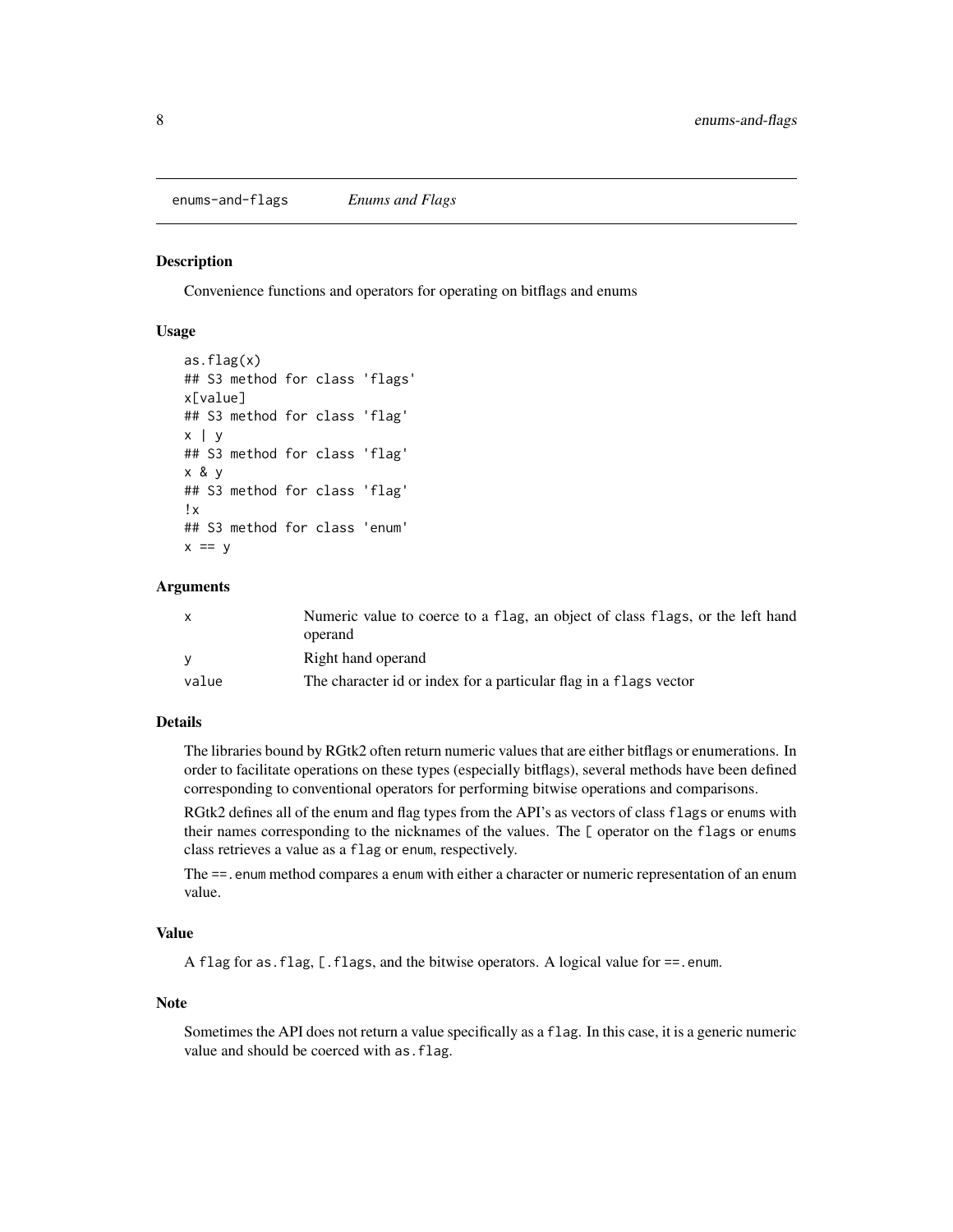#### <span id="page-8-0"></span> $GDK$  9

# Author(s)

Michael Lawrence

<span id="page-8-1"></span>

|--|--|

# **Description**

GDK is the abstraction layer that allows GTK+ to support multiple windowing systems. GDK provides drawing and window system facilities on X11, Windows, and the Linux framebuffer device.

# Details

The RGtk binding to the GDK library consists of the following components:

[gdk-Cairo-Interaction](#page-0-0) Functions to support using Cairo [gdk-Colormaps-and-Colors](#page-0-0) Manipulation of colors and colormaps [gdk-Cursors](#page-0-0) Standard and pixmap cursors **[gdk-Drag-and-Drop](#page-0-0)** Functions for controlling drag and drop handling [gdk-Drawing-Primitives](#page-0-0) Functions for drawing points, lines, arcs, and text [gdk-Event-Structures](#page-0-0) Data structures specific to each type of event **[gdk-Events](#page-0-0)** Functions for handling events from the window system **[gdk-Fonts](#page-0-0)** Loading and manipulating fonts [gdk-Graphics-Contexts](#page-0-0) Objects to encapsulate drawing properties [gdk-Application-launching](#page-0-0) Startup notification for applications [GdkDisplay](#page-0-0) Controls the keyboard/mouse pointer grabs and a set of s [GdkDisplayManager](#page-0-0) Maintains a list of all open s [GdkScreen](#page-0-0) Object representing a physical screen [gdk-Testing](#page-0-0) Test utilities [gdk-General](#page-0-0) Library initialization and miscellaneous functions [gdk-Images](#page-0-0) A client-side area for bit-mapped graphics [gdk-Input-Devices](#page-0-0) Functions for handling extended input devices [gdk-Keyboard-Handling](#page-0-0) Functions for manipulating keyboard codes [gdk-Pango-Interaction](#page-0-0) Using Pango in GDK **[gdk-Pixbufs](#page-0-0)** Functions for rendering pixbufs on drawables [gdk-Bitmaps-and-Pixmaps](#page-0-0) Offscreen drawables [gdk-Properties-and-Atoms](#page-0-0) Functions to manipulate properties on windows [gdk-Points-Rectangles-and-Regions](#page-0-0) Simple graphical data types **[gdk-GdkRGB](#page-0-0)** Renders RGB, grayscale, or indexed image data to a GdkDrawable [gdk-Visuals](#page-0-0) Low-level display hardware information [gdk-Windows](#page-0-0) Onscreen display areas in the target window system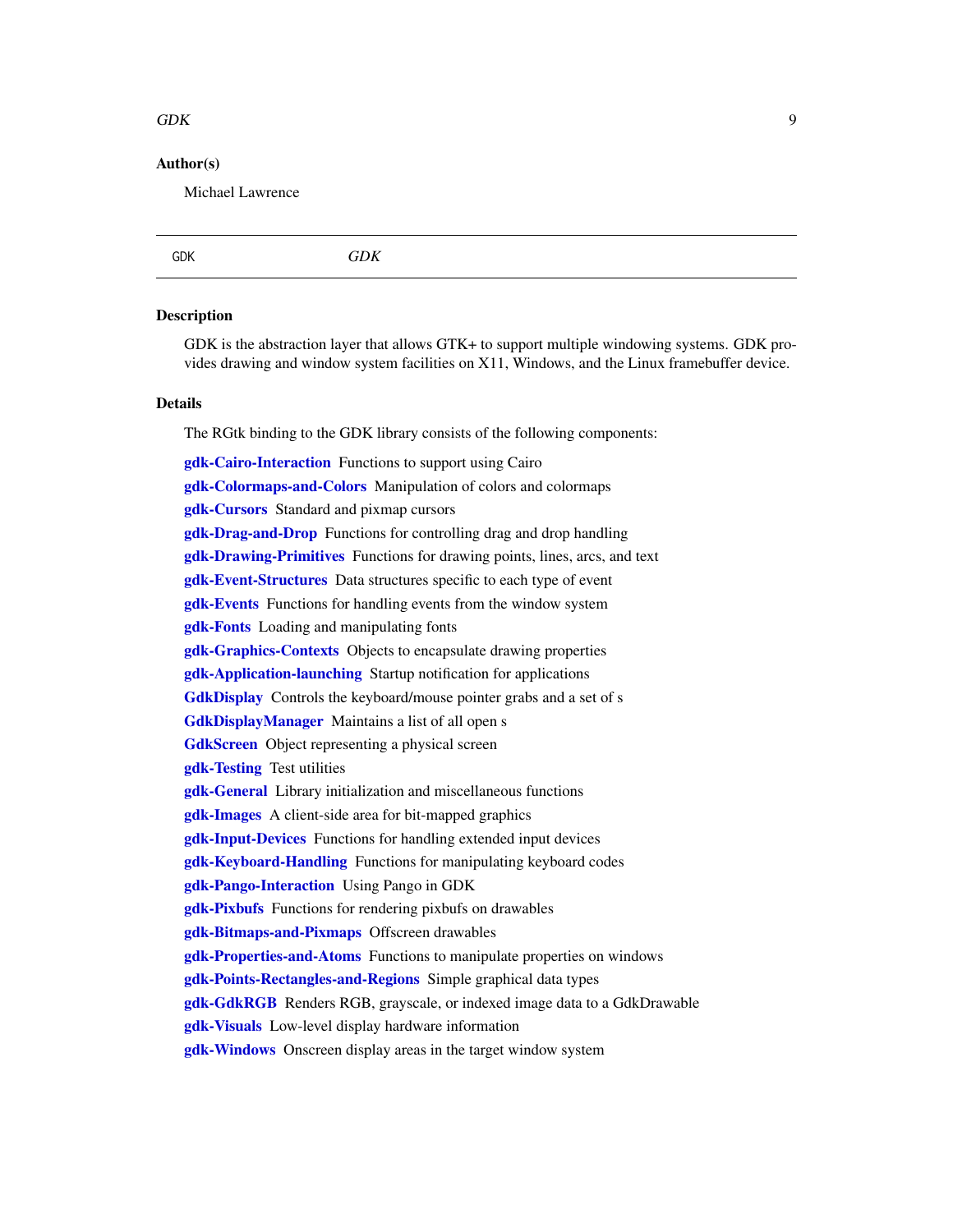# <span id="page-9-0"></span>Author(s)

Derived by RGtkGen from GTK+ documentation

# References

<https://developer.gnome.org/gdk2>

<span id="page-9-1"></span>GDK-Pixbuf *GDK-Pixbuf*

# Description

This is a small library which allows you to create GdkPixbuf ('pixel buffer') objects from image data or image files. Use a [GdkPixbuf](#page-0-0) in combination with [GtkImage](#page-0-0) to display images.

# Details

The RGtk binding to the GDK-Pixbuf library consists of the following components:

[gdk-pixbuf-animation](#page-0-0) Animated images.

[gdk-pixbuf-creating](#page-0-0) Creating a pixbuf from image data that is already in memory.

[gdk-pixbuf-File-Loading](#page-0-0) Loading a pixbuf from a file.

[gdk-pixbuf-File-saving](#page-0-0) Saving a pixbuf to a file.

[GdkPixbufLoader](#page-0-0) Application-driven progressive image loading.

[gdk-pixbuf-gdk-pixbuf](#page-0-0) Information that describes an image.

[gdk-pixbuf-Versioning](#page-0-0) Library version numbers.

[gdk-pixbuf-Module-Interface](#page-0-0) Extending

[gdk-pixbuf-scaling](#page-0-0) Scaling pixbufs and scaling and compositing pixbufs

[gdk-pixbuf-util](#page-0-0) Utility and miscellaneous convenience functions.

# Author(s)

Derived by RGtkGen from GTK+ documentation

#### References

<https://developer.gnome.org/gdk-pixbuf>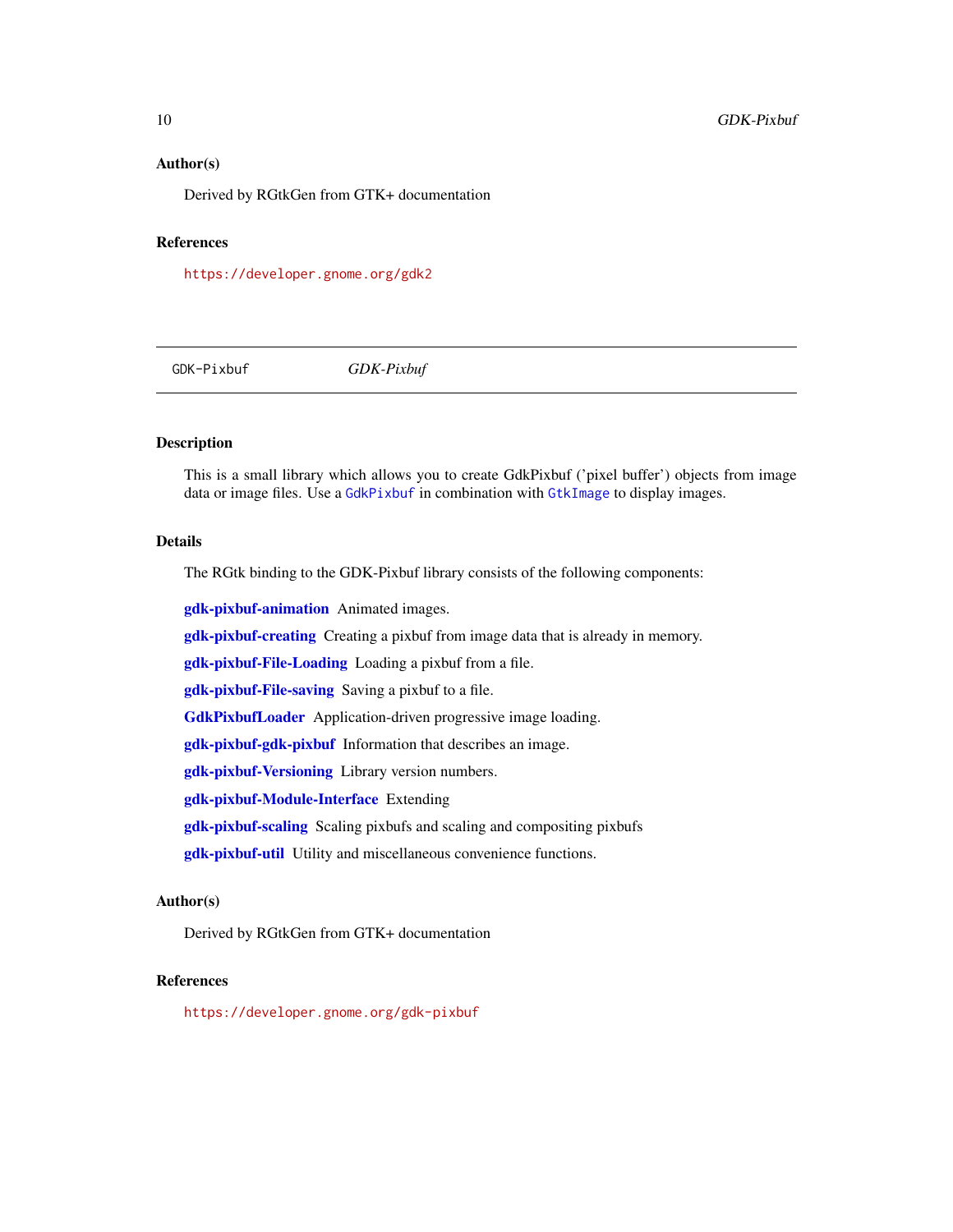# <span id="page-10-0"></span>GIO *GIO*

# **Description**

GIO is a modern, easy-to-use VFS API

# Details

The RGtk binding to the GIO library consists of the following components:

[gio-Extension-Points](#page-0-0) Extension Points

**[GAppInfo](#page-0-0)** Application information and launch contexts

[GAsyncInitable](#page-0-0) Asynchronously failable object initialization interface

[GAsyncResult](#page-0-0) Asynchronous Function Results

[GBufferedInputStream](#page-0-0) Buffered Input Stream

[GBufferedOutputStream](#page-0-0) Buffered Output Stream

[GCancellable](#page-0-0) Thread-safe Operation Cancellation Stack

[gio-GContentType](#page-0-0) Platform-specific content typing

[GDataInputStream](#page-0-0) Data Input Stream

[GDataOutputStream](#page-0-0) Data Output Stream

**[GDrive](#page-0-0)** Drive management

[GEmblem](#page-0-0) An object for emblems

[GEmblemedIcon](#page-0-0) Icon with emblems

**[GFile](#page-0-0)** File and Directory Handling

[gio-GFileAttribute](#page-0-0) Key-Value Paired File Attributes

[GFileEnumerator](#page-0-0) Enumerated Files Routines

**[GFileIcon](#page-0-0)** Icons pointing to an image file

[GFileInfo](#page-0-0) File Information and Attributes

**[GFileInputStream](#page-0-0)** File input streaming operations

**[GFileIOStream](#page-0-0)** File read and write streaming operations

**[GFileMonitor](#page-0-0)** File Monitor

[GFilenameCompleter](#page-0-0) Filename Completer

[GFileOutputStream](#page-0-0) File output streaming operations

[GFilterInputStream](#page-0-0) Filter Input Stream

[GFilterOutputStream](#page-0-0) Filter Output Stream

**[GIcon](#page-0-0)** Interface for icons

[GInetAddress](#page-0-0) An IPv4/IPv6 address

[GInetSocketAddress](#page-0-0) Internet GSocketAddress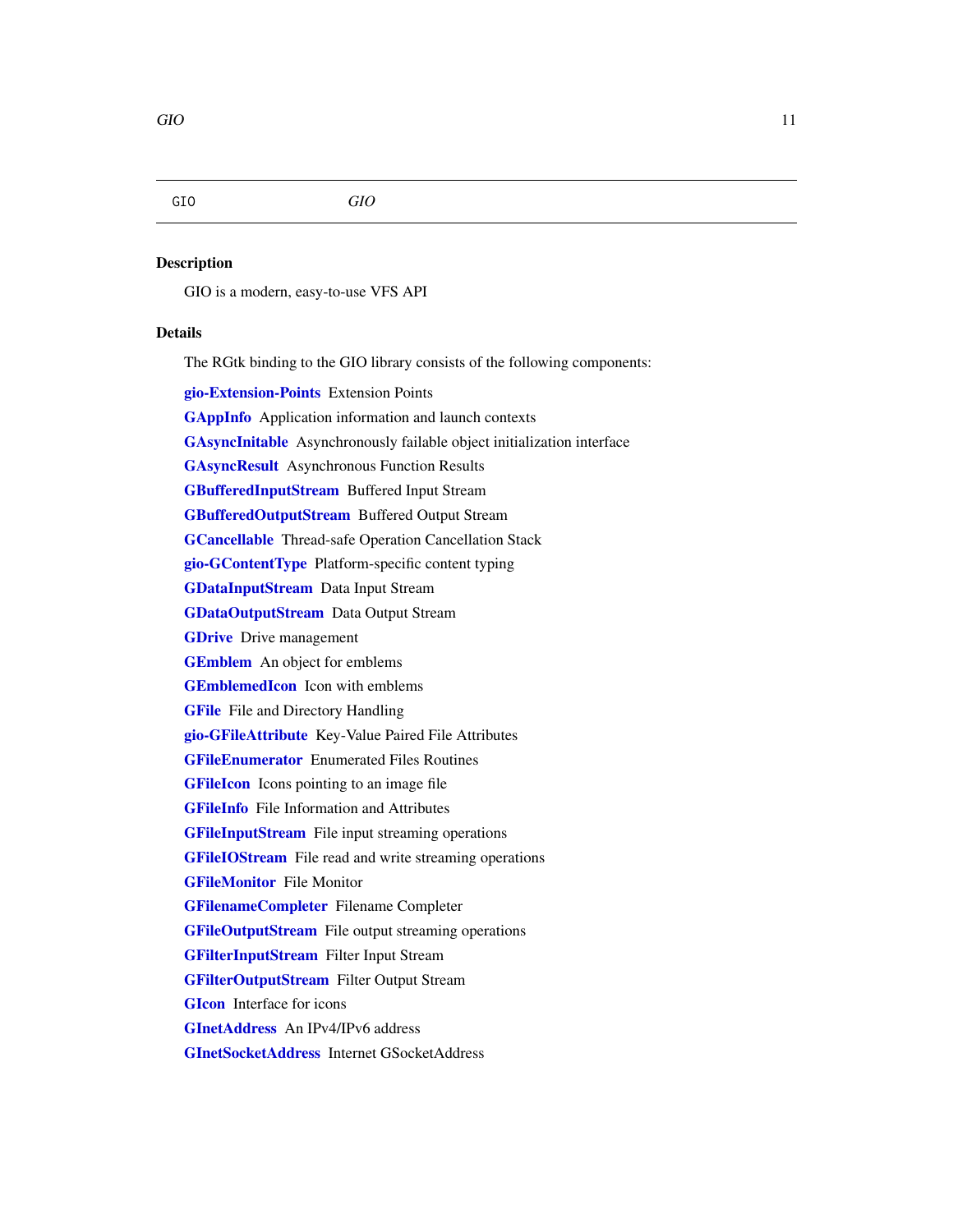<span id="page-11-0"></span>[GInitable](#page-0-0) Failable object initialization interface **[GInputStream](#page-0-0)** Base class for implementing streaming input [gio-GIOError](#page-0-0) Error helper functions [GIOModule](#page-0-0) Loadable GIO Modules [gio-GIOScheduler](#page-0-0) I/O Scheduler [GIOStream](#page-0-0) Base class for implementing read/write streams [GLoadableIcon](#page-0-0) Loadable Icons **[GMemoryInputStream](#page-0-0)** Streaming input operations on memory chunks **[GMemoryOutputStream](#page-0-0)** Streaming output operations on memory chunks **[GMount](#page-0-0)** Mount management [GMountOperation](#page-0-0) Object used for authentication and user interaction [GNetworkAddress](#page-0-0) A GSocketConnectable for resolving hostnames [GNetworkService](#page-0-0) A GSocketConnectable for resolving SRV records [GOutputStream](#page-0-0) Base class for implementing streaming output **[GResolver](#page-0-0)** Asynchronous and cancellable DNS resolver **[GSeekable](#page-0-0)** Stream seeking interface [GSimpleAsyncResult](#page-0-0) Simple asynchronous results implementation **[GSocket](#page-0-0)** Low-level socket object [GSocketAddress](#page-0-0) Abstract base class representing endpoints for socket communication [GSocketClient](#page-0-0) Helper for connecting to a network service [GSocketConnectable](#page-0-0) Interface for potential socket endpoints **[GSocketConnection](#page-0-0)** A socket connection [GSocketControlMessage](#page-0-0) A GSocket control message **[GSocketListener](#page-0-0)** Helper for accepting network client connections **[GSocketService](#page-0-0)** Make it easy to implement a network service [GSrvTarget](#page-0-0) DNS SRV record target **[GThemedIcon](#page-0-0)** Icon theming support [GThreadedSocketService](#page-0-0) A threaded GSocketService [GVfs](#page-0-0) Virtual File System [GVolume](#page-0-0) Volume management [GVolumeMonitor](#page-0-0) Volume Monitor

# Author(s)

Derived by RGtkGen from GTK+ documentation

# References

<https://developer.gnome.org/gio>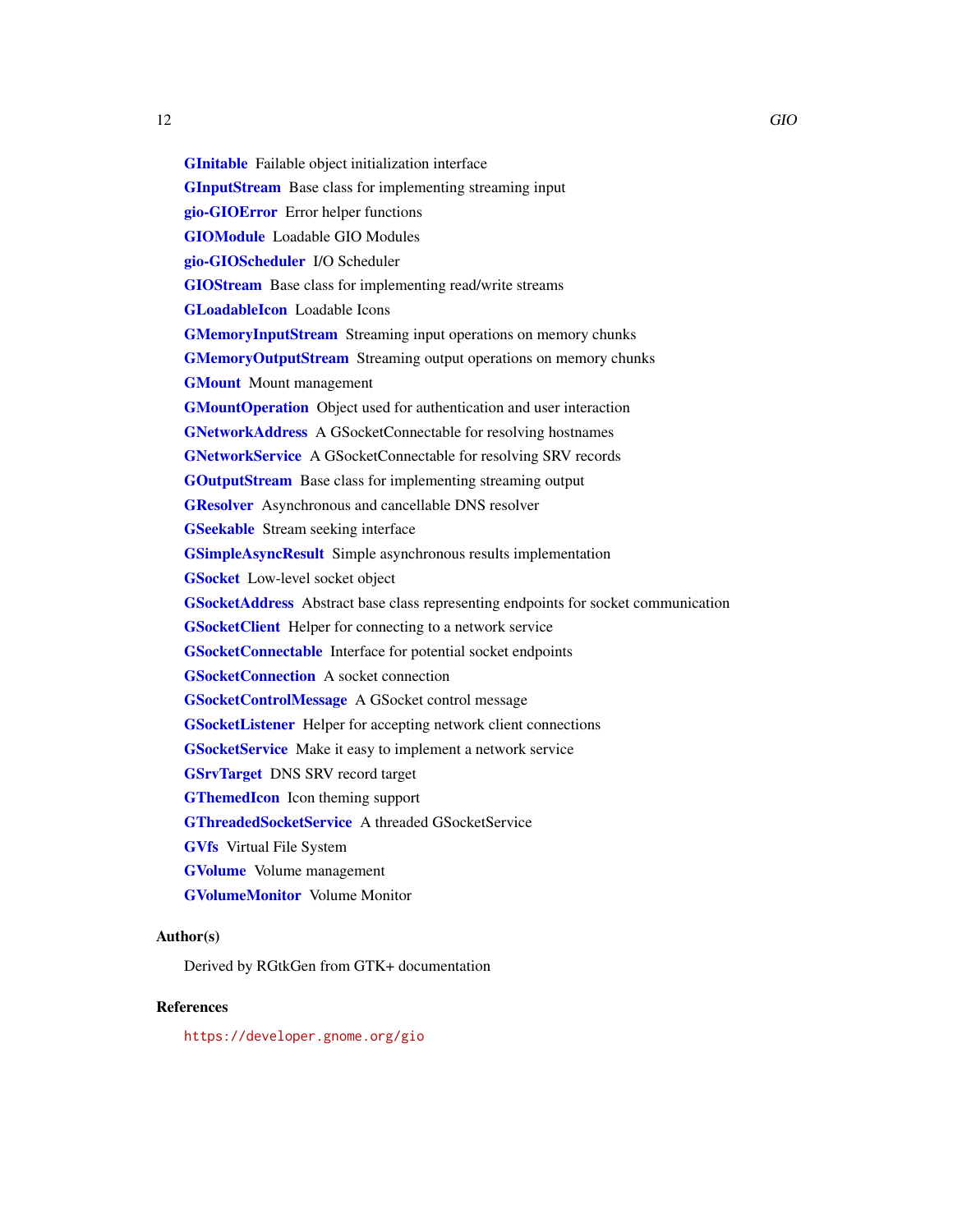<span id="page-12-0"></span>

# Description

Creates a regular R connection based on a GIO stream. The integration happens directly in C. The connection can be used anywhere connections are supported. See the httpd demo for examples.

# Usage

```
giocon(stream, binary = FALSE, blocking = TRUE)
```
# Arguments

| stream   | The GIO endpoint, such as a GInputStream, GOutputStream or GIOStream. |
|----------|-----------------------------------------------------------------------|
| binary   | Whether the data are binary or character.                             |
| blocking | Whether the connection should block when reading and writing.         |

# Value

An R connection

## Author(s)

Michael Lawrence

<span id="page-12-1"></span>GMainLoop *The GLib Main Loop*

# Description

GLib provides an event-loop to all GLib-based libraries and applications. RGtk2 is one such library.

# Usage

```
gTimeoutAdd(interval, f, data = NULL)
gIdleAdd(f, data = NULL)
gSourceRemove(id)
```
# Arguments

| interval     | The time interval which determines the frequency of the handler call |
|--------------|----------------------------------------------------------------------|
| $\mathbf{f}$ | An R function that is called by the loop                             |
| data         | Any R object that is passed to the R function as the last parameter  |
| id           | The source id obtained when adding a handler                         |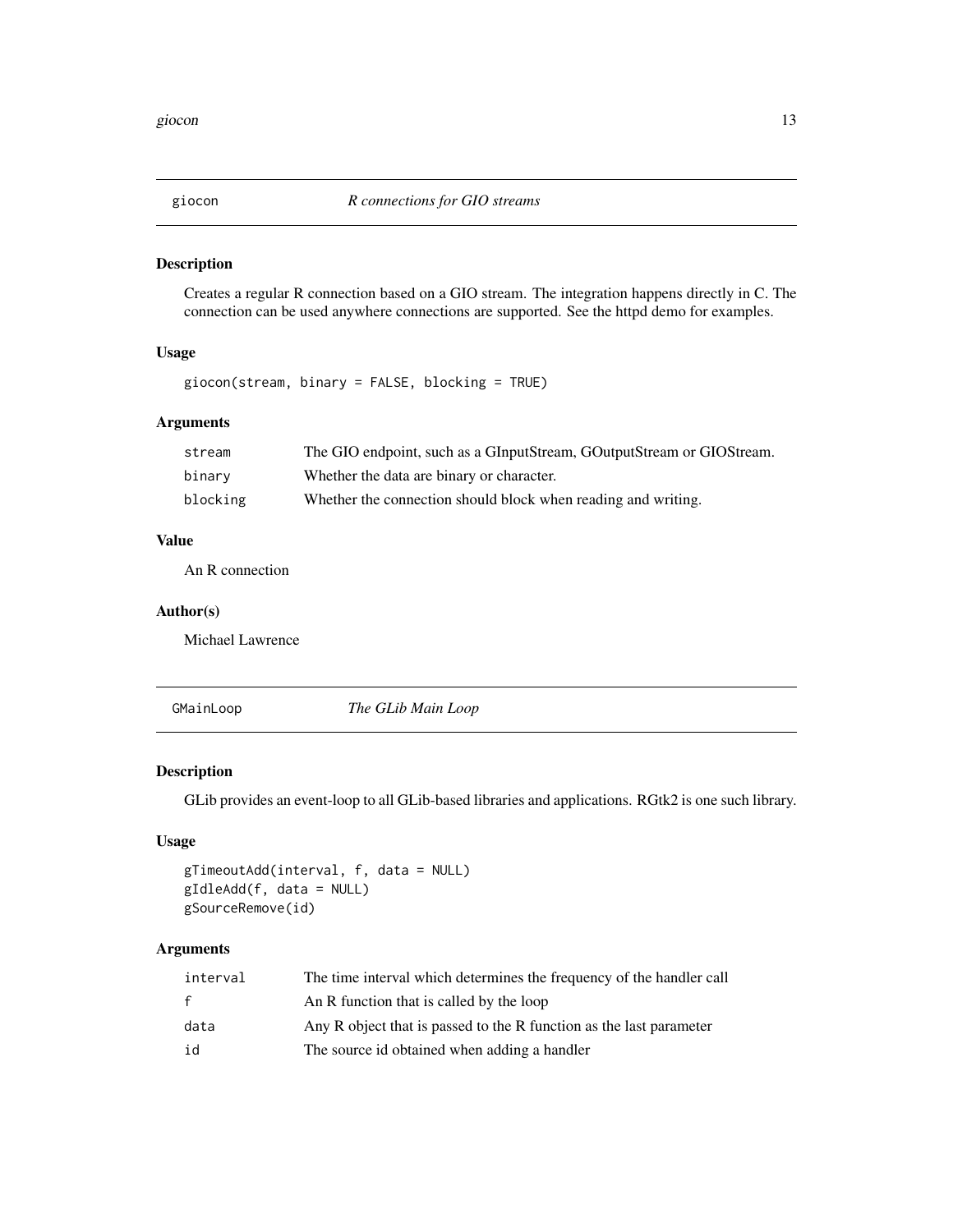# <span id="page-13-0"></span>Details

The RGtk2 user has limited control over the event loop, but it still possible to register handlers as either timeout or idle tasks. A handler may be any R function, though it must return TRUE as long as it wants to stay connected to the loop.

Timeout tasks are performed once per some specified interval of time. Use gTimeoutAdd to register such a handler.

When the event loop is idle (not busy) it will execute the idle handlers, which may be registered with gIdleAdd.

If one needs to externally remove a handler from the loop, gSourceRemove will serve this purpose.

# Value

gIdleAdd and gTimeoutAdd both return a source id that may be used to remove the handler later.

# Author(s)

Michael Lawrence

# References

<https://developer.gnome.org/glib/stable/glib-The-Main-Event-Loop.html>

<span id="page-13-1"></span>

GObject *The GObject system in RGtk2*

# <span id="page-13-2"></span>Description

GObject is the fundamental type providing the common attributes and methods for all object types in GTK+, Pango and other libraries based on GObject. It provides facilities for object construction, properties, and signals.

#### Usage

```
gObjectGet(obj, ..., drop = T)## S3 method for class 'GObject'
obj[value, ...]
gObjectSet(obj, ...)
## S3 replacement method for class 'GObject'
obj[propNames] <- value
## S3 method for class 'GObject'
obj[[member, where = parent, frame()]]]## S3 replacement method for class 'GObject'
obj[[member]] <- value
## S3 method for class 'GObject'
x$member
## S3 replacement method for class 'GObject'
```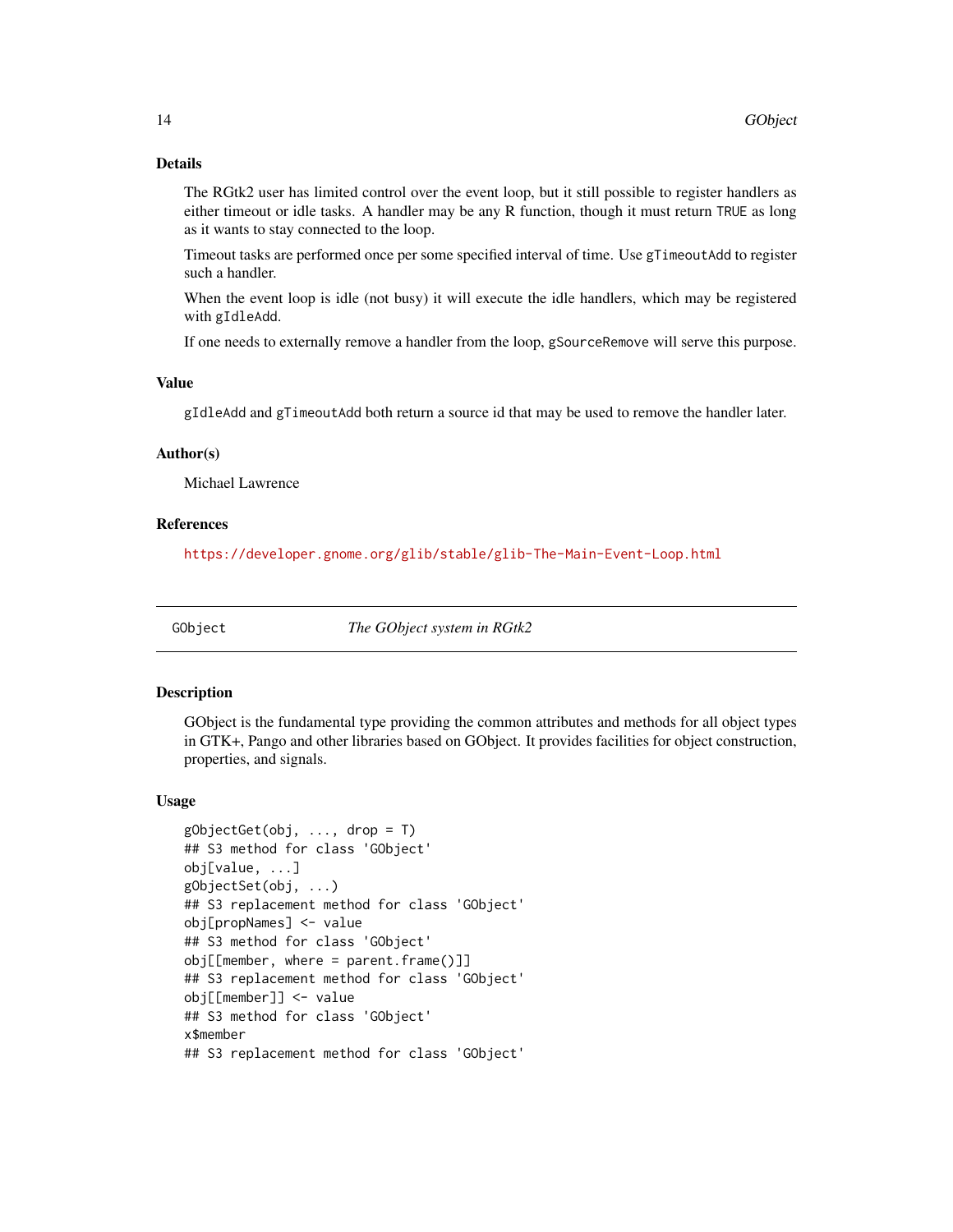# <span id="page-14-0"></span>GObject 25 and 25 and 26 and 26 and 26 and 26 and 26 and 26 and 26 and 26 and 26 and 26 and 26 and 26 and 26 and 26 and 26 and 26 and 26 and 26 and 26 and 26 and 26 and 26 and 26 and 26 and 26 and 26 and 26 and 26 and 26 a

```
obj$member <- value
gObject(type, ...)
gObjectNew(type, ...)
gObjectSetData(obj, key, data = NULL)
gObjectGetData(obj, key)
gObjectGetSignals(obj)
gObjectGetPropInfo(obj, parents = TRUE, collapse = TRUE)
gTypeGetPropInfo(type)
## S3 method for class 'GObject'
names(x)
interface(obj)
gObjectParentClass(obj)
```
# Arguments

| obj          | an instance of a GObject                                                                                                                 |
|--------------|------------------------------------------------------------------------------------------------------------------------------------------|
| drop         | when retrieving the value of a single property, TRUE to return the element from<br>the list, instead of the list with just that element. |
| member       | the name of a member in an R-defined (custom) GObject class                                                                              |
| type         | the type of GObject                                                                                                                      |
| key          | the unique identifier under which the data is stored                                                                                     |
| data         | the data to store with the GObject                                                                                                       |
| $\cdots$     | named arguments of properties to set or names of properties to retrieve                                                                  |
| propNames    | the names properties to set or get                                                                                                       |
| value        | a value with which to set a proprety                                                                                                     |
| parents      | whether to include the parents when retrieving property info                                                                             |
| collapse     | whether to collapse the properties over the parents                                                                                      |
| $\mathsf{x}$ | The GObject for which the property names are to be retrieved                                                                             |
| where        | The environment in which to look for the field accessor function                                                                         |

# Details

Every GObject has a type, known as a [GType](#page-24-1). Like all object-oriented paradigms, types may be (in this case singly) inherited. Thus, every GObject has a type that descends from the common GObject type. GObjects may also implement interfaces. The interfaces implemented by a particular object may be found in the interfaces attribute of an R object representing a GObject, for which, as you might expect, inherits("GObject") returns TRUE. To conveniently access this attribute, use interface.

A GObject is usually constructed with the constructor belonging to a particular subtype (for example, [gtkWindowNew](#page-0-0) constructs a [GtkWindow](#page-0-0)). It is also possible to use [gObjectNew](#page-13-2) to construct an instance of GObject with the given type and properties.

The properties of a GObject are name-value pairs that may be retrieved and set using gObjectGet and gObjectSet, respectively. Whenever specifying properties as arguments in RGtk2, name the arguments with the property name and give the desired property value as the actual argument. For example, gObjectSet(window, modal = T) to make a window modal. For convenience,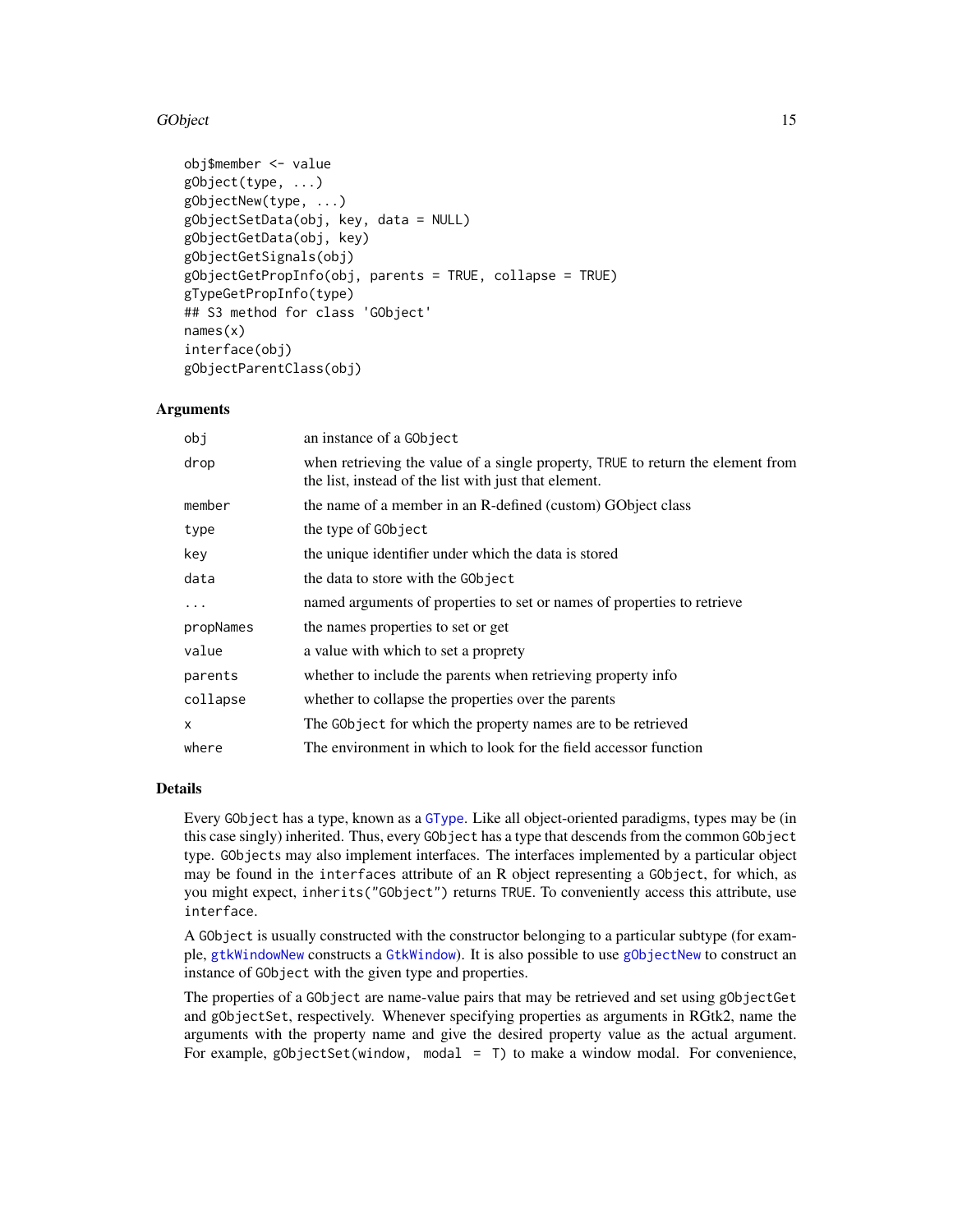<span id="page-15-0"></span>the [.GObject and [<-.GObject functions may be used to get and set properties, respectively. For example, window["modal"] <- T. Properties help describe the state of an object and are convenient for many reasons, including the ability to register handlers that are invoked when a property changes. They are also associated with metadata that describe their purpose and allow runtime checking of constraints, such as the data type or range in the case of a numeric type.

This notification occurs via GObject signals, which are named hooks for which callbacks may be registered. The event driven system of GTK+ depends on signals for coordinating objects in response to both user and programmatic events. You can use [gSignalConnect](#page-16-1) to connect an R function to a signal.

When new GObject classes are defined in R, they may provide additional fields and methods. [[.GObject and [[<-.GObject get and set, respectively, those members, depending on permissions: private members are only available to methods of the defining class, and protected only to subclasses of the defining class. If [[ fails to find an R-defined member, it searches for a C field and then a GObject property. [[<- first tries to set a GObject property before looking for an R member to ensure that properties are set through the proper channel. Note that the bindings of public fields and public and protected methods are locked, so they cannot be changed using [[<-. \$<-.GObject serves as a synonym of [[<-.GObject, but \$.GObject first checks for a function (see [\\$.RGtkObject](#page-28-1)) before falling back to the behavior of [[.GObject.

Finally, arbitrary R objects can be stored in a GObject under a specific key for later retrieval. This can be achieved with gObjectSetData and gObjectGetData, respectively. This is similar to attributes in R, with a major difference being that changes occur in the external GObject, transcending the local R object.

GObjects also offer some introspection capabilities. gObjectGetPropInfo and gObjectGetSignals provide a list of supported properties and signals, respectively. names.GObject lists the available properties for an object. It is hoped that in the future methods and fields may also be introspected.

#### Value

Properties and data for gObjectGet and gObjectGetData, respectively. gObjectNew returns a new instance of the specified type. gObjectGetPropInfo and gTypeGetPropInfo return a named list (or list of lists if collapse is FALSE) of properties ([GParamSpec](#page-0-0)s) belonging to the GObject type and its parents (unless parents is FALSE). gObjectGetSignals gets a list of signal ids with names for the signals supported by the object. gObjectParentClass returns a pointer to the parent class of the object.

# Author(s)

Michael Lawrence

# References

<https://developer.gnome.org/gobject/stable/gobject-The-Base-Object-Type.html>

# See Also

[GType](#page-24-1) [GSignal](#page-16-2)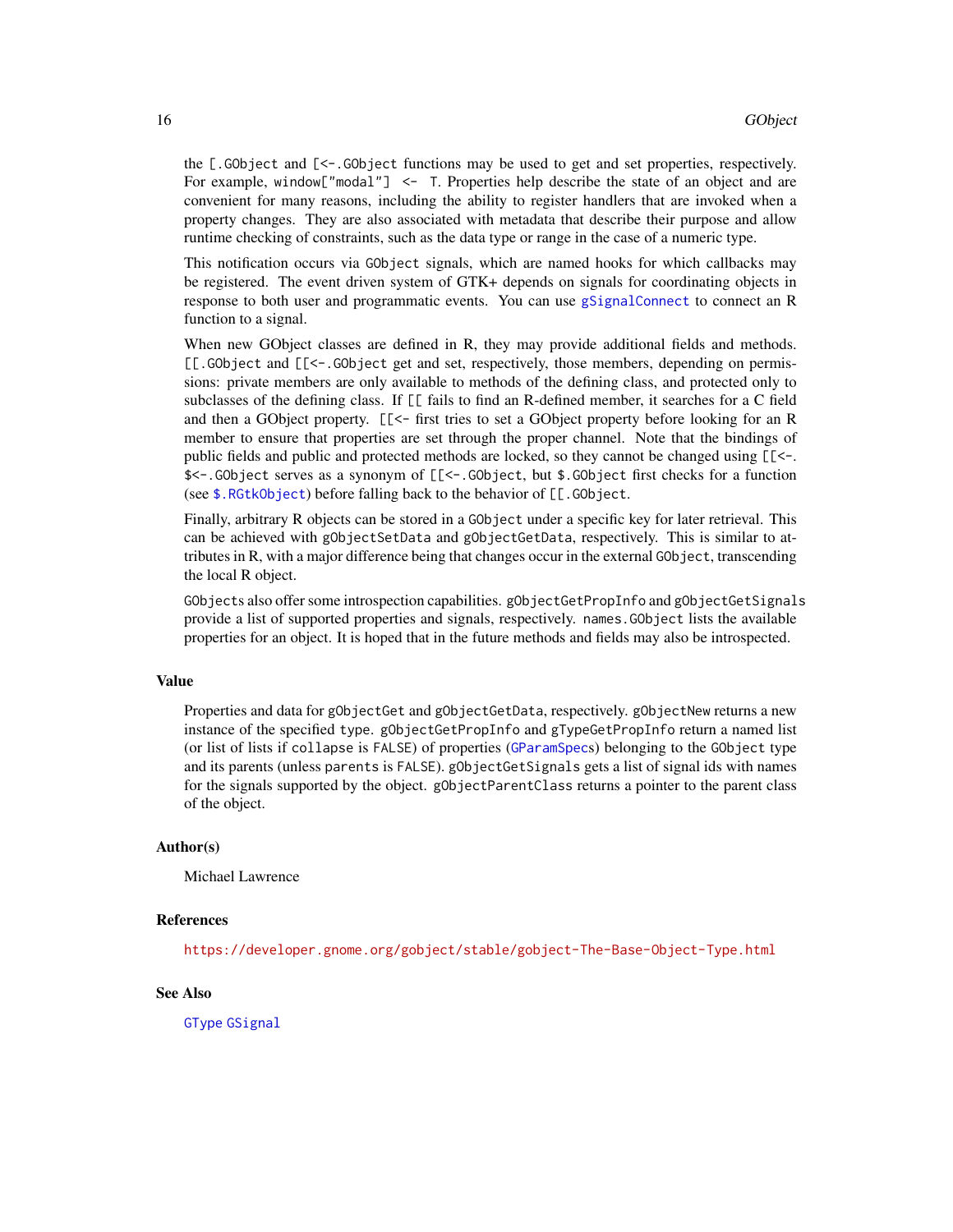<span id="page-16-0"></span>GQuark *GQuark*

# Description

A GQuark is a unique identifier used for internalizing strings in GLib. RGtk2 will automatically coerce R strings to GQuarks as needed, but see [as.GQuark](#page-0-0) for explicit coercion.

<span id="page-16-2"></span>GSignal *The GSignal API*

# <span id="page-16-1"></span>Description

The basic concept of the signal system is that of the emission of a signal. Signals are introduced per-type and are identified through strings. Signals introduced for a parent type are available in derived types as well, so basically they are a per-type facility that is inherited.

# Usage

```
gSignalConnect(obj, signal, f, data = NULL, after = FALSE, user.data.first = FALSE)
gSignalHandlerDisconnect(obj, id)
gSignalHandlerBlock(obj, id)
gSignalHandlerUnblock(obj, id)
gSignalEmit(obj, signal, ..., detail = NULL)
gSignalStopEmission(obj, signal, detail = NULL)
gSignalGetInfo(sig)
```
# Arguments

| obi             | The object that owns the signal                                        |
|-----------------|------------------------------------------------------------------------|
| signal          | The detailed name of the signal                                        |
| $\mathsf{f}$    | The R function to connect as a callback                                |
| data            | Arbitrary "user data" that will be passed to the callback f            |
| after           | Whether f will be called before or after the default handler           |
| user.data.first |                                                                        |
|                 | Whether the data is the first or last argument to the callback         |
| id              | The signal handler id obtained upon connection to the signal           |
| .               | Arguments to pass to the signal handlers                               |
| detail          | Optional separate argument for the <i>detail</i> portion of the signal |
| sig             | A signal id provided by gObjectGetSignals.                             |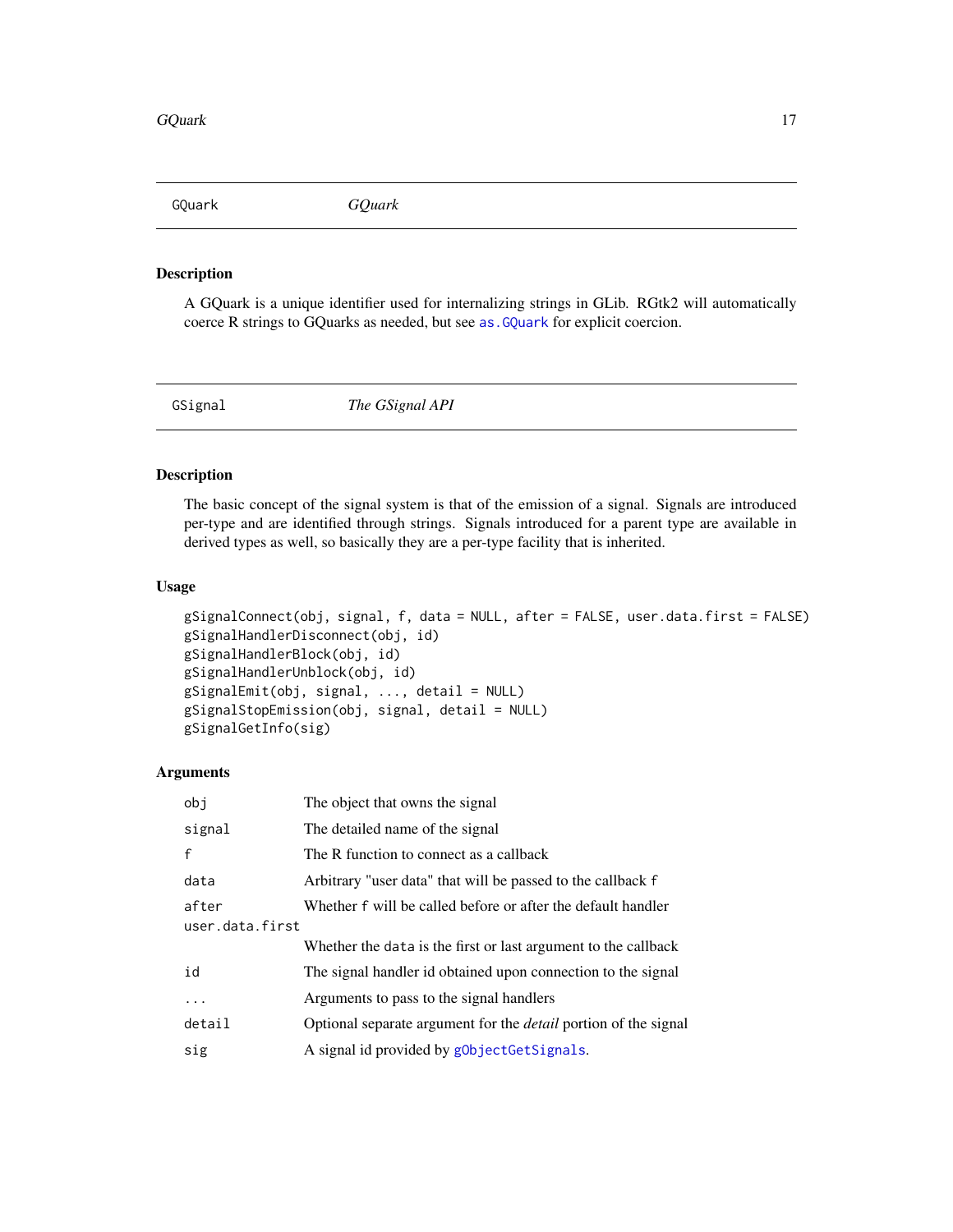# <span id="page-17-0"></span>Details

A signal emission mainly involves invocation of a certain set of callbacks in precisely defined manner. There are two main categories of such callbacks, per-object ones and user provided ones. The per-object callbacks are most often referred to as "object method handler" or "default (signal) handler", while user provided callbacks are usually just called "signal handler". The object method handler is provided at signal creation time (this most frequently happens at the end of an object class' creation), while user provided handlers are frequently connected and disconnected to/from a certain signal on certain object instances.

A signal emission consists of five stages, unless prematurely stopped:

- 1. Invocation of the object method handler for G\_SIGNAL\_RUN\_FIRST signals
- 2. Invocation of normal user-provided signal handlers (after flag FALSE)
- 3. Invocation of the object method handler for G\_SIGNAL\_RUN\_LAST signals
- 4. Invocation of user provided signal handlers, connected with an after flag of TRUE
- 5. Invocation of the object method handler for G\_SIGNAL\_RUN\_CLEANUP signals

The user-provided signal handlers are called in the order they were connected in. All handlers may prematurely stop a signal emission, and any number of handlers may be connected, disconnected, blocked or unblocked during a signal emission. There are certain criteria for skipping user handlers in stages 2 and 4 of a signal emission. First, user handlers may be blocked, blocked handlers are omitted during callback invocation, to return from the "blocked" state, a handler has to get unblocked exactly the same amount of times it has been blocked before. Second, upon emission of a G\_SIGNAL\_DETAILED signal, an additional "detail" argument passed in to gSignalEmit has to match the detail argument of the signal handler currently subject to invocation. Specification of no detail argument for signal handlers (omission of the detail part of the signal specification upon connection) serves as a wildcard and matches any detail argument passed in to emission.

Most of the time, the RGtk2 user will be connecting to signals using gSignalConnect. This attaches an R function (and, optionally, some arbitrary "user data") to a specific GObject as a listener to the named signal.

gSignalHandlerBlock and gSignalHandlerUnblock provide facilities for (temporarily) blocking and unblocking the calling of an R function in response to some signal. To permanately disconnect the handler from the object and signal, use gSignalHandlerDisconnect.

A signal may be manually emitted with gSignalEmit. The emission of a signal may be killed prematurely with gSignalStopEmission.

Detailed information about a signal may be introspected with gSignalGetInfo using ids obtained with [gObjectGetSignals](#page-13-2).

# Value

gSignalConnect returns a numeric id for the signal handler. It is used for blocking and disconnecting the handler.

gSignalGetInfo returns detailed information about a signal. The returned list contains the following elements:

| returnType | The return GType id of the signal |
|------------|-----------------------------------|
| signal     | The signal id                     |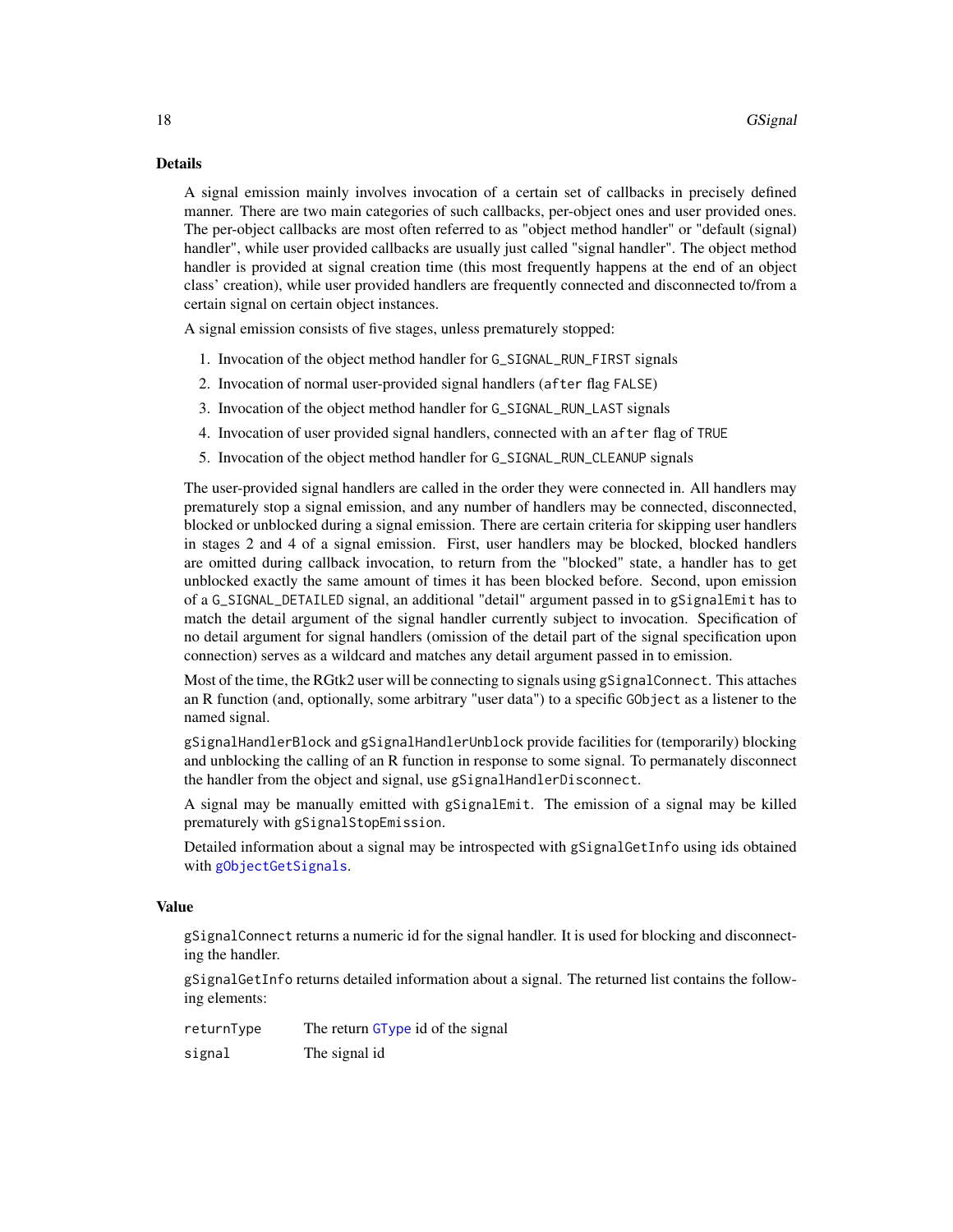<span id="page-18-0"></span>

| parameters | A list of GType ids for the parameters                      |
|------------|-------------------------------------------------------------|
| objectType | The GType id owning the signal                              |
| runFlags   | The flags determining behavior of the signal, see reference |

# Author(s)

Adapted from GSignal documentation by Michael Lawrence

# References

<https://developer.gnome.org/gobject/stable/gobject-Signals.html>

#### See Also

[GObject](#page-13-1)

<span id="page-18-1"></span>

# Description

The GTK+ library itself contains widgets, that is, GUI components such as [GtkButton](#page-0-0) or [GtkTextView](#page-0-0).

# Details

The RGtk binding to the GTK library consists of the following components:

[chap-drawing-model](#page-0-0) The GTK+ drawing model in detail [gtk-Filesystem-utilities](#page-0-0) Functions for working with GIO **[GtkAboutDialog](#page-0-0)** Display information about an application [gtk-Keyboard-Accelerators](#page-0-0) Groups of global keyboard accelerators for an entire GtkWindow **[GtkAccelLabel](#page-0-0)** A label which displays an accelerator key on the right of the text [gtk-Accelerator-Maps](#page-0-0) Loadable keyboard accelerator specifications [GtkAccessible](#page-0-0) Accessibility support for widgets **[GtkAction](#page-0-0)** An action which can be triggered by a menu or toolbar item **[GtkActionGroup](#page-0-0)** A group of actions [GtkActivatable](#page-0-0) An interface for activatable widgets [GtkAdjustment](#page-0-0) A GtkObject representing an adjustable bounded value [GtkAlignment](#page-0-0) A widget which controls the alignment and size of its child **[GtkArrow](#page-0-0)** Displays an arrow [GtkAspectFrame](#page-0-0) A frame that constrains its child to a particular aspect ratio **[GtkAssistant](#page-0-0)** A widget used to guide users through multi-step operations [GtkButtonBox](#page-0-0) Base class for GtkHButtonBox and GtkVButtonBox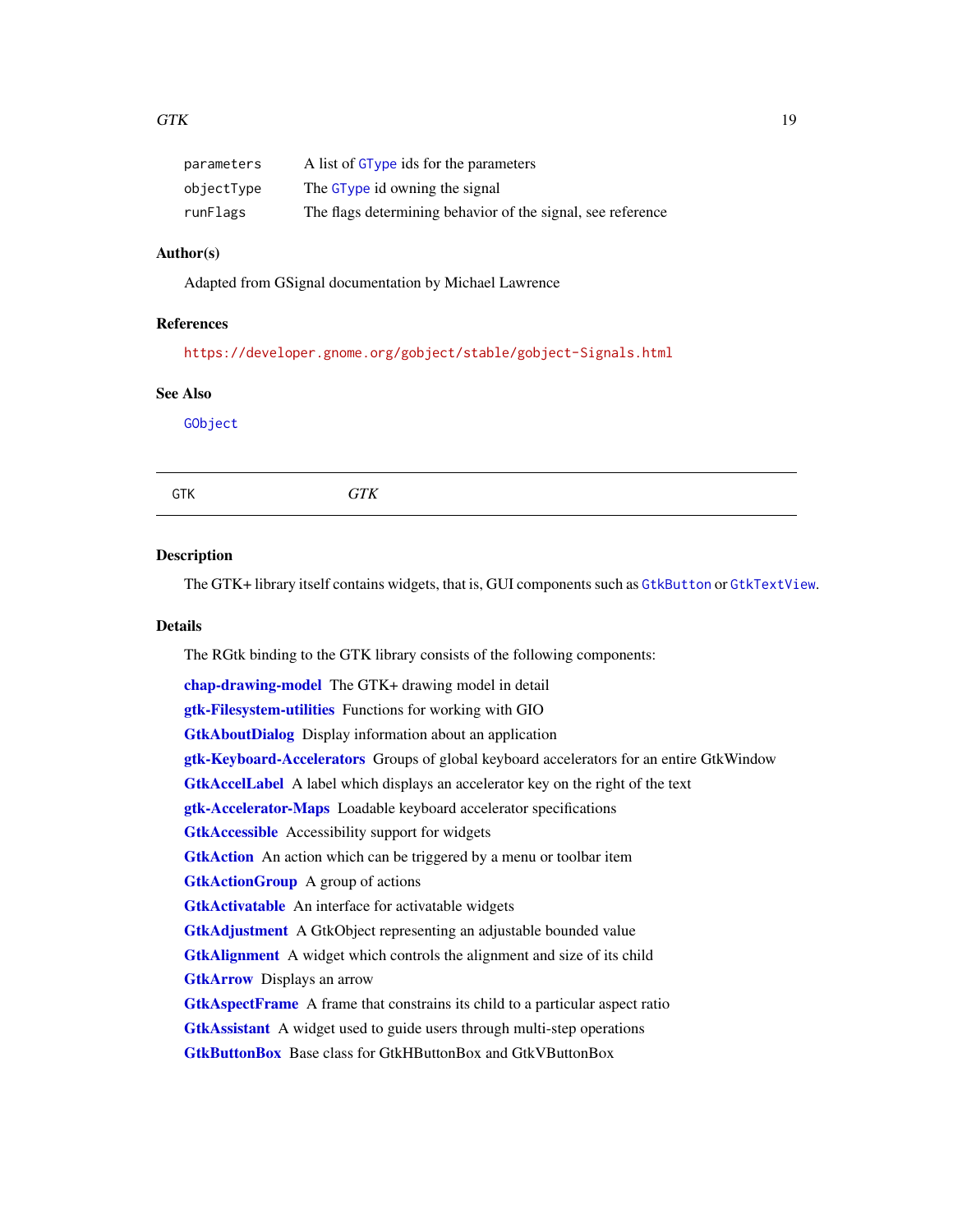<span id="page-19-0"></span>**[GtkBin](#page-0-0)** A container with just one child

**[GtkBox](#page-0-0)** Base class for box containers **[gtk-gtkbuildable](#page-0-0)** Interface for objects that can be built by GtkBuilder [GtkBuilder](#page-0-0) Build an interface from an XML UI definition **[GtkButton](#page-0-0)** A widget that creates a signal when clicked on **[GtkCalendar](#page-0-0)** Displays a calendar and allows the user to select a date [GtkCellEditable](#page-0-0) Interface for widgets which can are used for editing cells **[GtkCellLayout](#page-0-0)** An interface for packing cells [GtkCellRenderer](#page-0-0) An object for rendering a single cell on a GdkDrawable [GtkCellRendererAccel](#page-0-0) Renders a keyboard accelerator in a cell [GtkCellRendererCombo](#page-0-0) Renders a combobox in a cell [GtkCellRendererPixbuf](#page-0-0) Renders a pixbuf in a cell [GtkCellRendererProgress](#page-0-0) Renders numbers as progress bars [GtkCellRendererSpin](#page-0-0) Renders a spin button in a cell [GtkCellRendererSpinner](#page-0-0) Renders a spinning animation in a cell [GtkCellRendererText](#page-0-0) Renders text in a cell **[GtkCellRendererToggle](#page-0-0)** Renders a toggle button in a cell [GtkCellView](#page-0-0) A widget displaying a single row of a GtkTreeModel **[GtkCheckButton](#page-0-0)** Create widgets with a discrete toggle button [gtk-gtkcheckmenuitem](#page-0-0) A menu item with a check box [gtk-Clipboards](#page-0-0) Storing data on clipboards [GtkCList](#page-0-0) A multi-columned scrolling list widget **[GtkColorButton](#page-0-0)** A button to launch a color selection dialog **[GtkColorSelection](#page-0-0)** A widget used to select a color [GtkColorSelectionDialog](#page-0-0) A standard dialog box for selecting a color [GtkCombo](#page-0-0) A text entry field with a dropdown list [GtkComboBox](#page-0-0) A widget used to choose from a list of items [GtkComboBoxEntry](#page-0-0) A text entry field with a dropdown list [GtkContainer](#page-0-0) Base class for widgets which contain other widgets [GtkCTree](#page-0-0) A widget displaying a hierarchical tree **[GtkCurve](#page-0-0)** Allows direct editing of a curve **[GtkDialog](#page-0-0)** Create popup windows **[gtk-Drag-and-Drop](#page-0-0)** Functions for controlling drag and drop handling **[GtkDrawingArea](#page-0-0)** A widget for custom user interface elements [GtkEditable](#page-0-0) Interface for text-editing widgets [GtkEntry](#page-0-0) A single line text entry field

[GtkEntryBuffer](#page-0-0) Text buffer for GtkEntry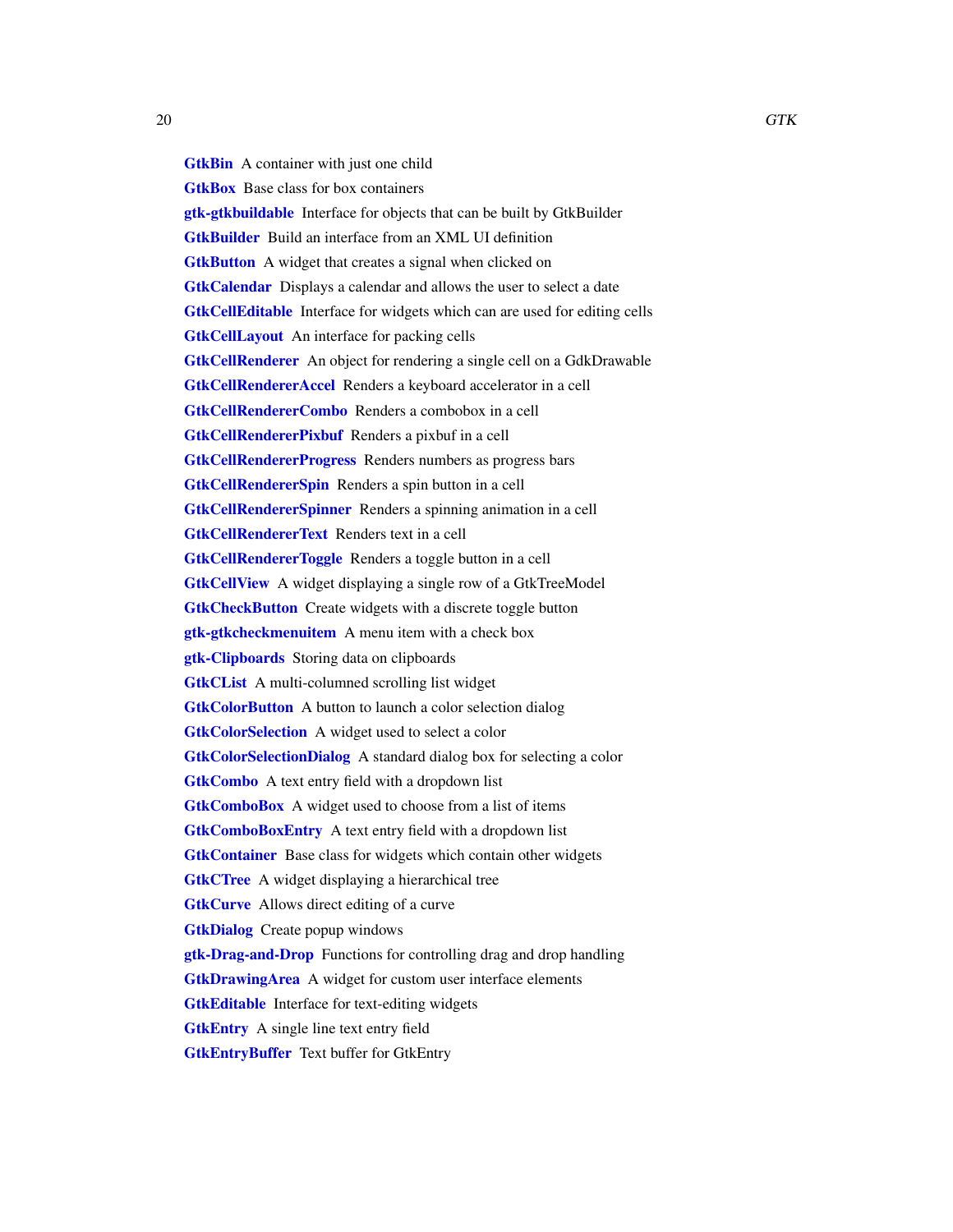<span id="page-20-0"></span>[GtkEntryCompletion](#page-0-0) Completion functionality for GtkEntry [gtk-Standard-Enumerations](#page-0-0) Public enumerated types used throughout GTK+ [GtkEventBox](#page-0-0) A widget used to catch events for widgets which do not have their own window **[GtkExpander](#page-0-0)** A container which can hide its child [GtkFileChooser](#page-0-0) File chooser interface used by GtkFileChooserWidget and GtkFileChooserDialog **[GtkFileChooserButton](#page-0-0)** A button to launch a file selection dialog [GtkFileChooserDialog](#page-0-0) A file chooser dialog, suitable for "File/Open" or "File/Save" commands **[GtkFileChooserWidget](#page-0-0)** File chooser widget that can be embedded in other widgets **[gtk-gtkfilefilter](#page-0-0)** A filter for selecting a file subset **[GtkFileSelection](#page-0-0)** Prompt the user for a file or directory name **[GtkFixed](#page-0-0)** A container which allows you to position widgets at fixed coordinates **[GtkFontButton](#page-0-0)** A button to launch a font selection dialog [GtkFontSelection](#page-0-0) A widget for selecting fonts [GtkFontSelectionDialog](#page-0-0) A dialog box for selecting fonts [GtkFrame](#page-0-0) A bin with a decorative frame and optional label [GtkGammaCurve](#page-0-0) A subclass of GtkCurve for editing gamma curves **[gtk-Graphics-Contexts](#page-0-0)** A shared pool of GdkGC objects **[GtkHandleBox](#page-0-0)** a widget for detachable window portions **[GtkHButtonBox](#page-0-0)** A container for arranging buttons horizontally **[GtkHBox](#page-0-0)** A horizontal container box **[GtkHPaned](#page-0-0)** A container with two panes arranged horizontally **[GtkHRuler](#page-0-0)** A horizontal ruler [GtkHScale](#page-0-0) A horizontal slider widget for selecting a value from a range [GtkHScrollbar](#page-0-0) A horizontal scrollbar [GtkHSeparator](#page-0-0) A horizontal separator [GtkHSV](#page-0-0) A 'color wheel' widget [gtk-Themeable-Stock-Images](#page-0-0) Manipulating stock icons **[GtkIconTheme](#page-0-0)** Looking up icons by name [GtkIconView](#page-0-0) A widget which displays a list of icons in a grid **[GtkImage](#page-0-0)** A widget displaying an image **[GtkImageMenuItem](#page-0-0)** A menu item with an icon [GtkIMContext](#page-0-0) Base class for input method contexts [GtkIMContextSimple](#page-0-0) An input method context supporting table-based input methods [GtkIMMulticontext](#page-0-0) An input method context supporting multiple, loadable input methods **[GtkInfoBar](#page-0-0)** Report important messages to the user [GtkInputDialog](#page-0-0) Configure devices for the XInput extension **[GtkInvisible](#page-0-0)** A widget which is not displayed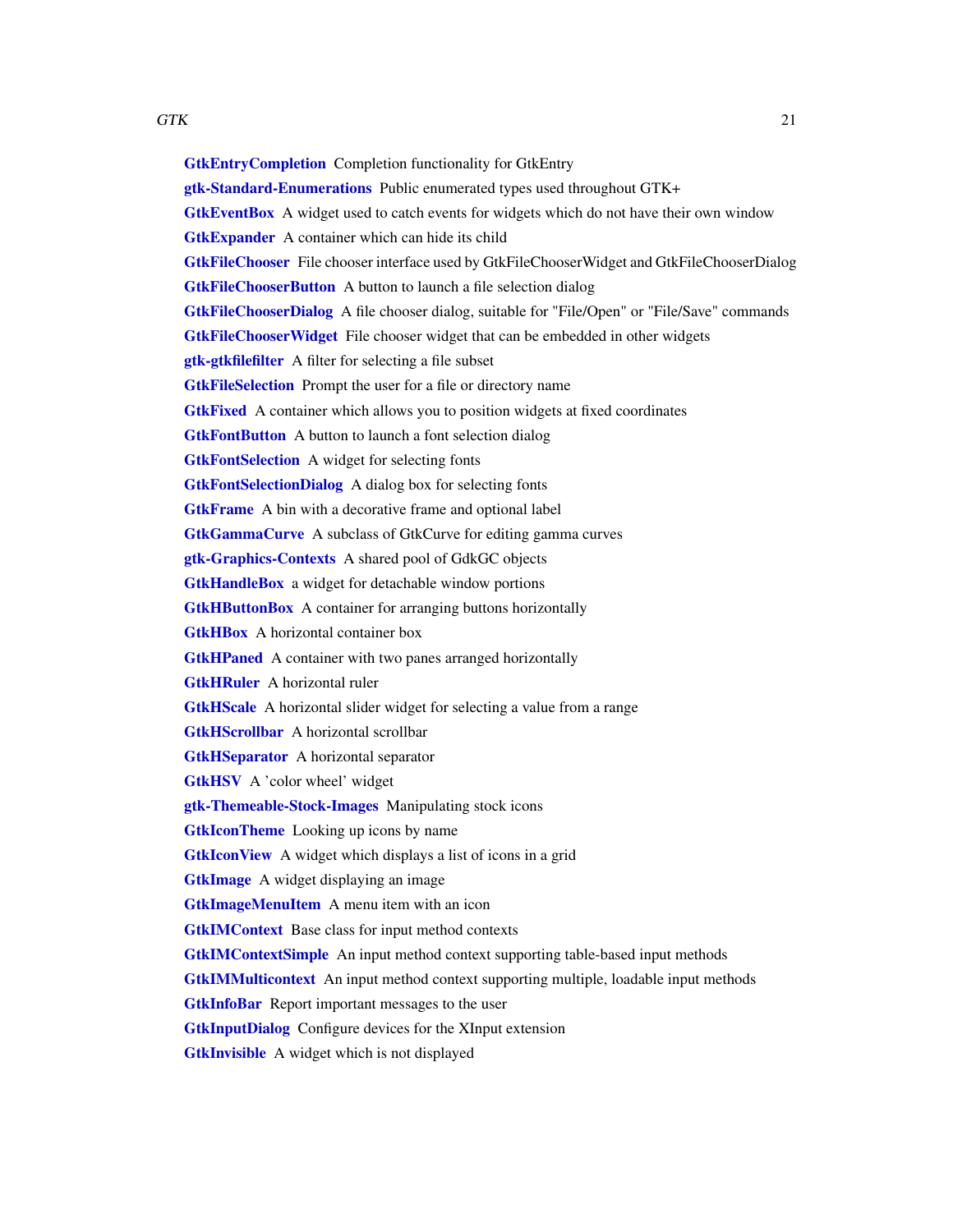<span id="page-21-0"></span>[GtkItem](#page-0-0) Abstract base class for GtkMenuItem, GtkListItem and GtkTreeItem

**[GtkItemFactory](#page-0-0)** A factory for menus

[GtkLabel](#page-0-0) A widget that displays a small to medium amount of text

[GtkLayout](#page-0-0) Infinite scrollable area containing child widgets and/or custom drawing

**[GtkLinkButton](#page-0-0)** Create buttons bound to a URL

[GtkList](#page-0-0) Widget for packing a list of selectable items

**[GtkListItem](#page-0-0)** An item in a GtkList

[GtkListStore](#page-0-0) A list-like data structure that can be used with the GtkTreeView

[gtk-General](#page-0-0) Library initialization, main event loop, and events

[GtkMenu](#page-0-0) A menu widget

**[GtkMenuBar](#page-0-0)** A subclass widget for GtkMenuShell which holds GtkMenuItem widgets

[GtkMenuItem](#page-0-0) The widget used for item in menus

**[GtkMenuShell](#page-0-0)** A base class for menu objects

**[GtkMenuToolButton](#page-0-0)** A GtkToolItem containing a button with an additional dropdown menu

[GtkMessageDialog](#page-0-0) A convenient message window

[GtkMisc](#page-0-0) Base class for widgets with alignments and padding

[GtkNotebook](#page-0-0) A tabbed notebook container

**[GtkOffscreenWindow](#page-0-0)** A toplevel container widget used to manage offscreen rendering of child widgets.

**[GtkOldEditable](#page-0-0)** Base class for text-editing widgets

**[GtkOptionMenu](#page-0-0)** A widget used to choose from a list of valid choices

[gtk-Orientable](#page-0-0) An interface for flippable widgets

[GtkPageSetup](#page-0-0) Stores page setup information

**[GtkPaned](#page-0-0)** Base class for widgets with two adjustable panes

**[GtkPaperSize](#page-0-0)** Support for named paper sizes

**[GtkPixmap](#page-0-0)** A widget displaying a graphical image or icon

**[GtkPlug](#page-0-0)** Toplevel for embedding into other processes

**[GtkPreview](#page-0-0)** A widget to display RGB or grayscale data

[GtkPrintContext](#page-0-0) Encapsulates context for drawing pages

[gtk-High-level-Printing-API](#page-0-0) High-level Printing API

[GtkPrintSettings](#page-0-0) Stores print settings

[GtkProgress](#page-0-0) Base class for GtkProgressBar

**[GtkProgressBar](#page-0-0)** A widget which indicates progress visually

**[GtkRadioAction](#page-0-0)** An action of which only one in a group can be active

**[GtkRadioButton](#page-0-0)** A choice from multiple check buttons

[GtkRadioMenuItem](#page-0-0) A choice from multiple check menu items

[GtkRadioToolButton](#page-0-0) A toolbar item that contains a radio button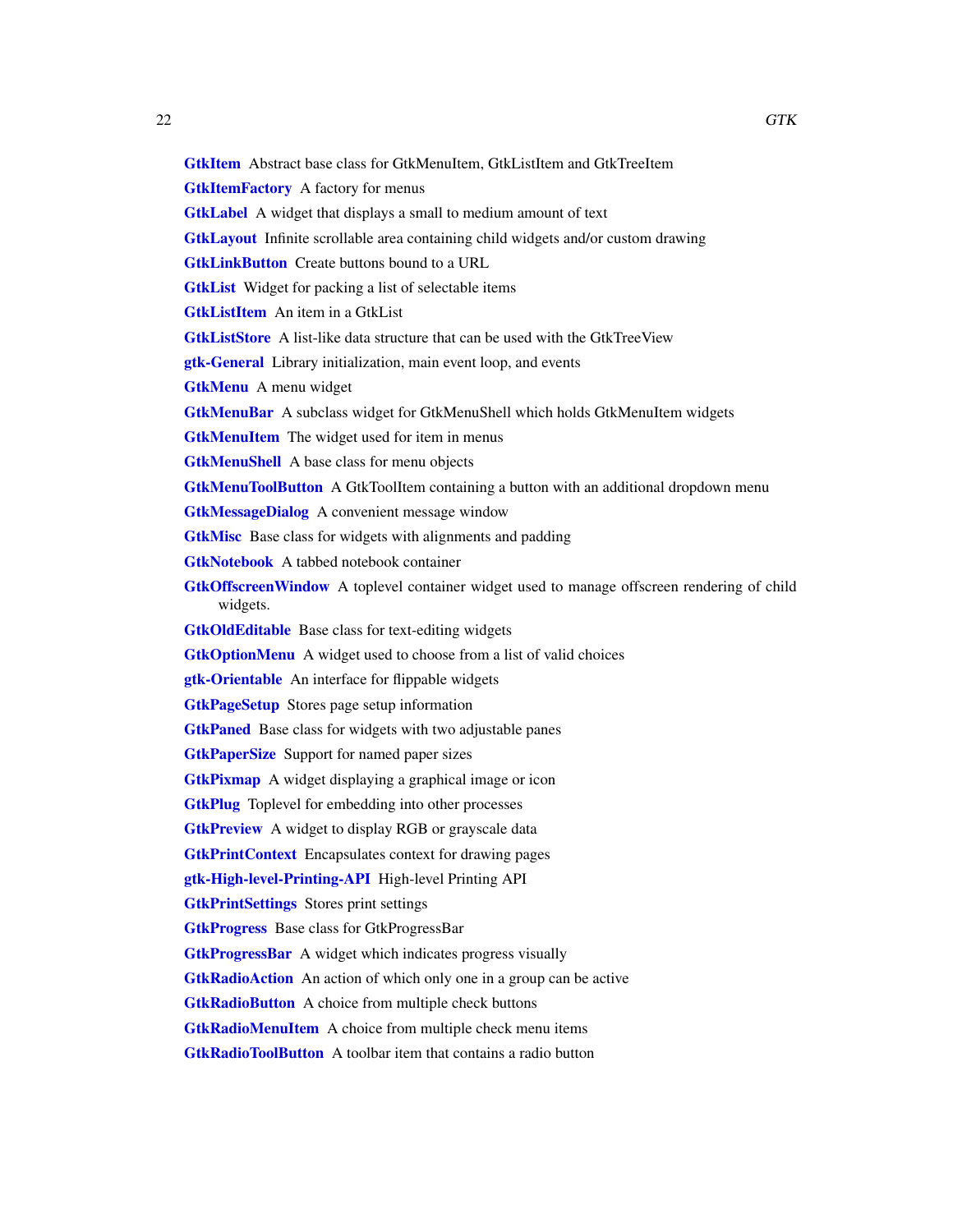<span id="page-22-0"></span>**[GtkRange](#page-0-0)** Base class for widgets which visualize an adjustment [gtk-Resource-Files](#page-0-0) Routines for handling resource files **[GtkRecentAction](#page-0-0)** An action of which represents a list of recently used files [GtkRecentChooser](#page-0-0) Interface implemented by widgets displaying recently used files [GtkRecentChooserDialog](#page-0-0) Displays recently used files in a dialog **[GtkRecentChooserMenu](#page-0-0)** Displays recently used files in a menu **[GtkRecentChooserWidget](#page-0-0)** Displays recently used files [GtkRecentFilter](#page-0-0) A filter for selecting a subset of recently used files [GtkRecentManager](#page-0-0) Managing Recently Used Files **[GtkRuler](#page-0-0)** Base class for horizontal or vertical rulers [GtkScale](#page-0-0) Base class for GtkHScale and GtkVScale **[GtkScaleButton](#page-0-0)** A button which pops up a scale [GtkScrollbar](#page-0-0) Base class for GtkHScrollbar and GtkVScrollbar [GtkScrolledWindow](#page-0-0) Adds scrollbars to its child widget [gtk-Selections](#page-0-0) Functions for handling inter-process communication via selections [GtkSeparator](#page-0-0) Base class for GtkHSeparator and GtkVSeparator [GtkSeparatorMenuItem](#page-0-0) A separator used in menus [GtkSeparatorToolItem](#page-0-0) A toolbar item that separates groups of other toolbar items [GtkSettings](#page-0-0) Sharing settings between applications [GtkSizeGroup](#page-0-0) Grouping widgets so they request the same size **[GtkSocket](#page-0-0)** Container for widgets from other processes **[GtkSpinButton](#page-0-0)** Retrieve an integer or floating-point number from the user **[GtkSpinner](#page-0-0)** Show a spinner animation [GtkStatusbar](#page-0-0) Report messages of minor importance to the user [GtkStatusIcon](#page-0-0) Display an icon in the system tray [gtk-Stock-Items](#page-0-0) Prebuilt common menu/toolbar items and corresponding icons **[GtkStyle](#page-0-0)** Functions for drawing widget parts **[GtkTable](#page-0-0)** Pack widgets in regular patterns [GtkTearoffMenuItem](#page-0-0) A menu item used to tear off and reattach its menu [gtk-Testing](#page-0-0) Utilities for testing GTK+ applications [GtkTextBuffer](#page-0-0) Stores attributed text for display in a GtkTextView **[GtkTextIter](#page-0-0)** Text buffer iterator [GtkTextMark](#page-0-0) A position in the buffer preserved across buffer modifications [GtkTextTag](#page-0-0) A tag that can be applied to text in a GtkTextBuffer [GtkTextTagTable](#page-0-0) Collection of tags that can be used together **[GtkTextView](#page-0-0)** Widget that displays a GtkTextBuffer **[GtkTipsQuery](#page-0-0)** Displays help about widgets in the user interface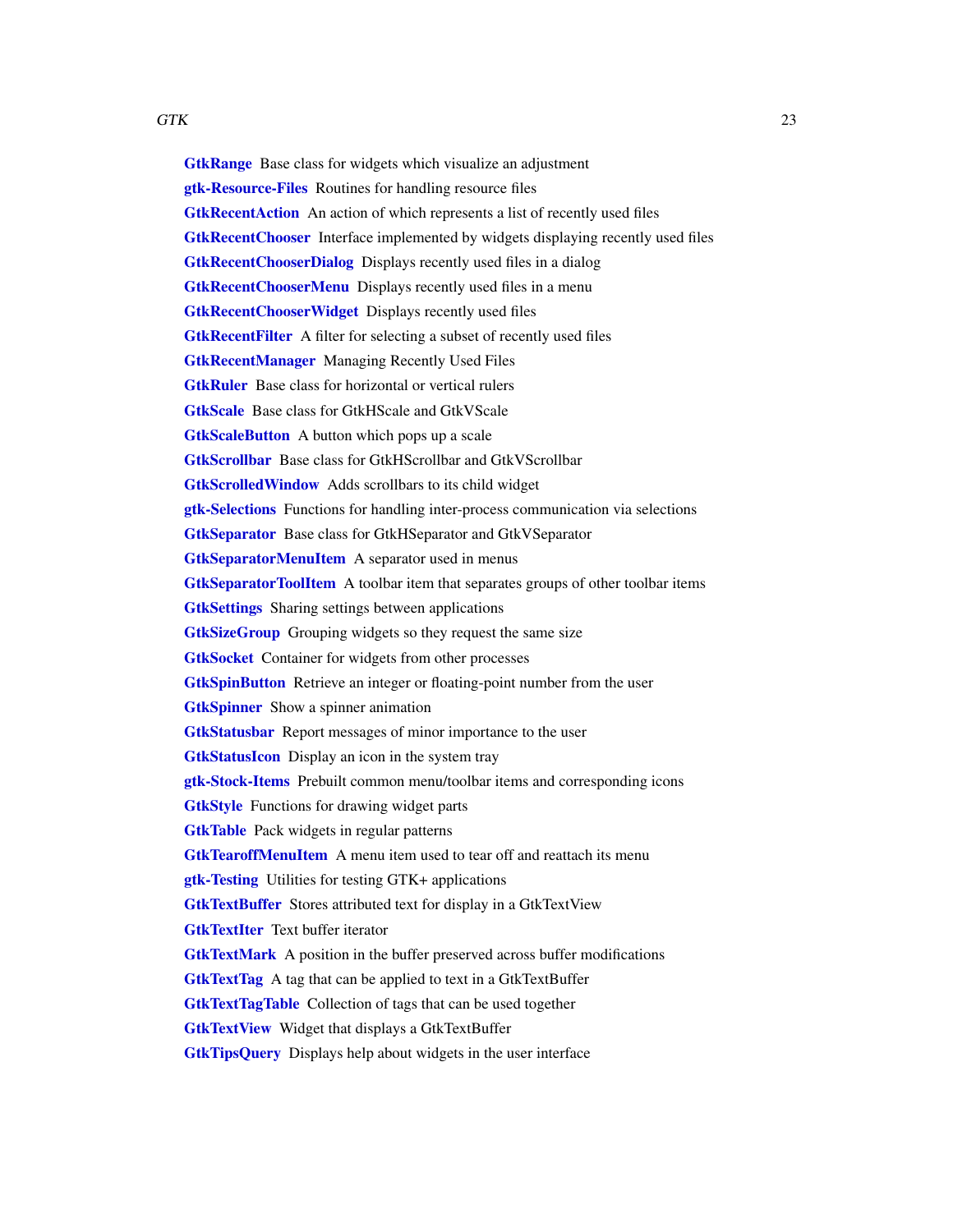<span id="page-23-0"></span>**[GtkToggleAction](#page-0-0)** An action which can be toggled between two states **[GtkToggleButton](#page-0-0)** Create buttons which retain their state **[GtkToggleToolButton](#page-0-0)** A GtkToolItem containing a toggle button [GtkToolbar](#page-0-0) Create bars of buttons and other widgets [GtkToolButton](#page-0-0) A GtkToolItem subclass that displays buttons **[GtkToolItem](#page-0-0)** The base class of widgets that can be added to GtkToolShell **[GtkToolItemGroup](#page-0-0)** A sub container used in a tool palette **[GtkToolPalette](#page-0-0)** A tool palette with categories **[GtkToolShell](#page-0-0)** Interface for containers containing GtkToolItem widgets **[GtkTooltip](#page-0-0)** Add tips to your widgets **[GtkTooltips](#page-0-0)** Add tips to your widgets [gtk-GtkTreeView-drag-and-drop](#page-0-0) Interfaces for drag-and-drop support in GtkTreeView **[GtkTreeModel](#page-0-0)** The tree interface used by GtkTreeView [GtkTreeModelFilter](#page-0-0) A GtkTreeModel which hides parts of an underlying tree model [GtkTreeModelSort](#page-0-0) A GtkTreeModel which makes an underlying tree model sortable [GtkTreeSelection](#page-0-0) The selection object for GtkTreeView [GtkTreeSortable](#page-0-0) The interface for sortable models used by GtkTreeView [GtkTreeStore](#page-0-0) A tree-like data structure that can be used with the GtkTreeView **[GtkTreeView](#page-0-0)** A widget for displaying both trees and lists **[GtkTreeViewColumn](#page-0-0)** A visible column in a GtkTreeView widget [GtkUIManager](#page-0-0) Constructing menus and toolbars from an XML description **[GtkVButtonBox](#page-0-0)** A container for arranging buttons vertically **[GtkVBox](#page-0-0)** A vertical container box [GtkViewport](#page-0-0) An adapter which makes widgets scrollable [GtkVolumeButton](#page-0-0) A button which pops up a volume control **[GtkVPaned](#page-0-0)** A container with two panes arranged vertically **[GtkVRuler](#page-0-0)** A vertical ruler [GtkVScale](#page-0-0) A vertical slider widget for selecting a value from a range [GtkVScrollbar](#page-0-0) A vertical scrollbar **[GtkVSeparator](#page-0-0)** A vertical separator **[GtkWidget](#page-0-0)** Base class for all widgets **[GtkWindow](#page-0-0)** Toplevel which can contain other widgets [GtkWindowGroup](#page-0-0) Limit the effect of grabs

# Author(s)

Derived by RGtkGen from GTK+ documentation

# References

<https://developer.gnome.org/gtk>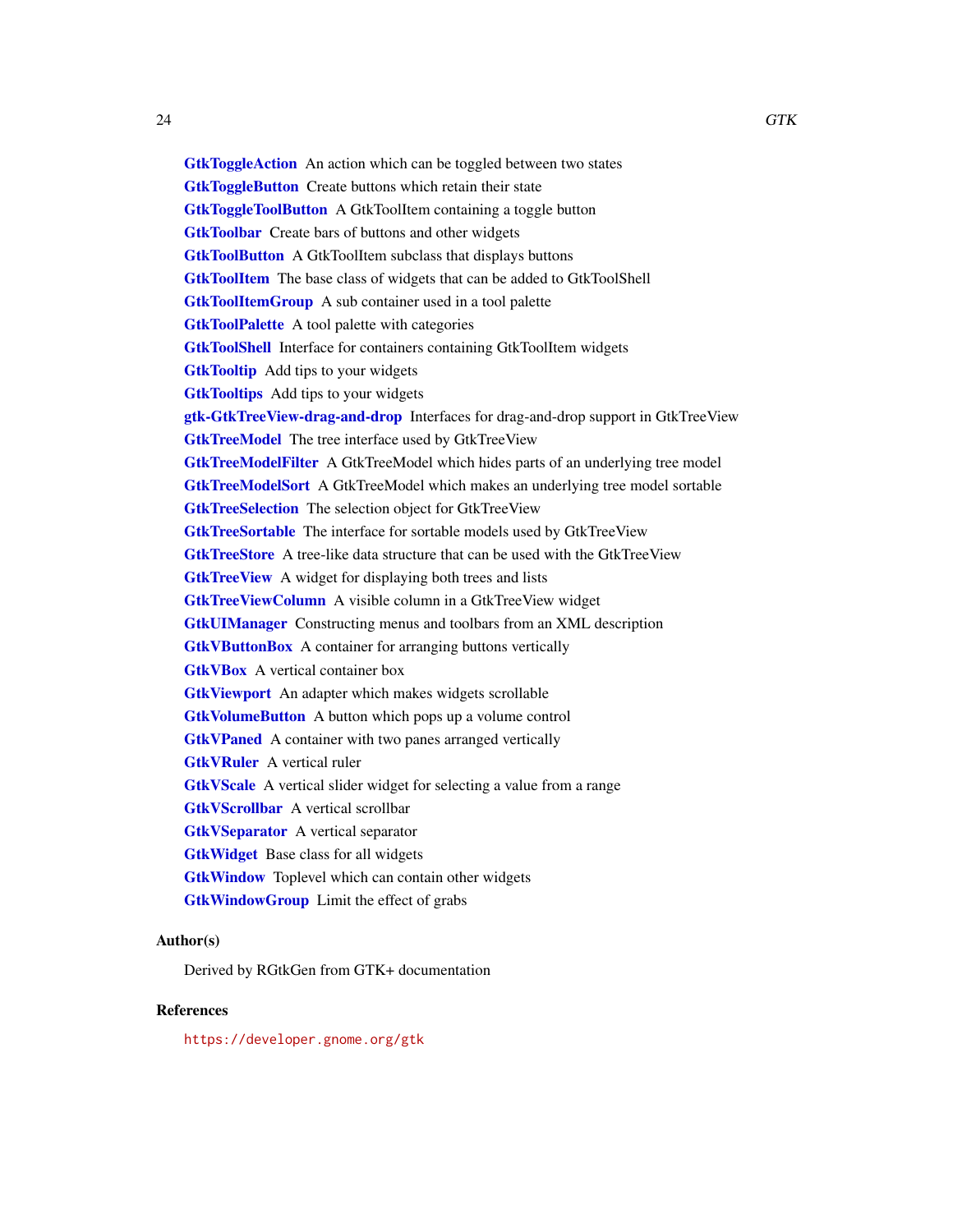<span id="page-24-1"></span><span id="page-24-0"></span>

#### Description

"The GType API is the foundation of the GObject system. It provides the facilities for registering and managing all fundamental data types, user-defined object and interface types." - GObject documentation

#### Usage

```
gTypeGetAncestors(type)
gTypeGetInterfaces(type)
gTypeFromName(name)
gTypeGetClass(type)
gTypeGetSignals(type)
```
# Arguments

| type | The GType, either its name or numeric value, see below |
|------|--------------------------------------------------------|
| name | The name of a GType                                    |

#### Details

The GType system supports inheritance and interfaces, enabling the psuedo-object-oriented system known as [GObject](#page-13-1). However, they also encompass all fundamental (primitive) types.

A GType is considered a [transparent-type](#page-29-1) in RGtk2, since you may specify one as either the type name or the numeric value retrieved from some API function like gTypeFromName. The GType system obviously names primitive types different from the corresponding types in R, but this is automatically taken care of for you, so you can use R type names (ie, "character", "logical", etc) when specifying a GType. This means that gTypeFromName is not that useful to the RGtk2 programmer.

All R objects representing external RGtk2 objects have their hierarchy stored in the class attribute. Everything descends from "RGtkObject", then, for example, "GObject", etc. The types do not necessarily correspond to GTypes, but they do for all GObjects and others. Thus, gTypeGetAncestors is also of little use unless one is working with pure GTypes.

#### Value

gTypeGetAncestors returns a vector of type names from which type inherits.

gTypeGetInterfaces names the interfaces implemented by type.

gTypeFromName retrieves the numeric value of a type from its name.

gTypeGetClass returns the class instance for the type, for example [GtkWidgetClass](#page-0-0).

gTypeGetSignals returns a list of signal ids with names for the signals supported by the type.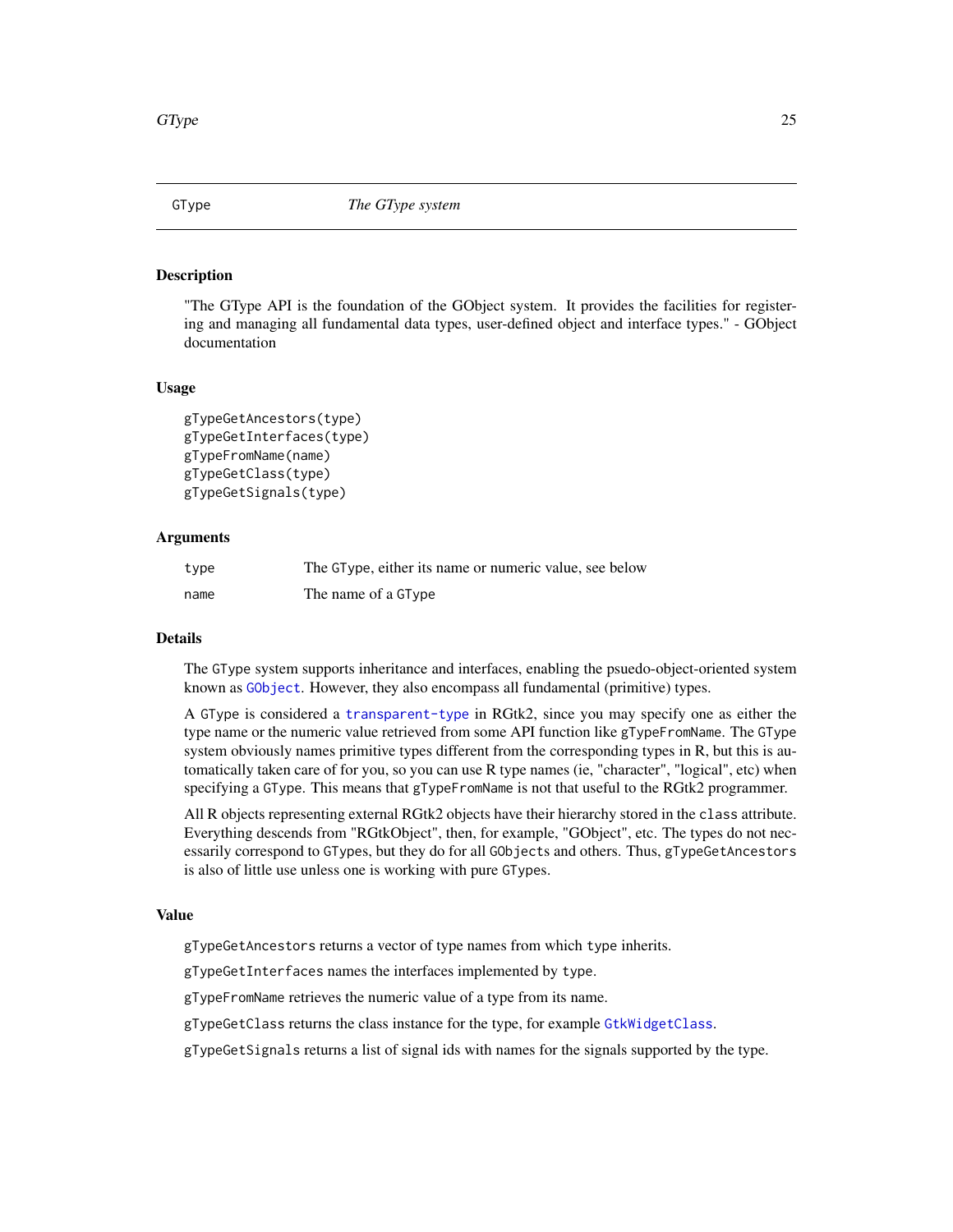26 **Pango** 

# Author(s)

Michael Lawrence

# References

<https://developer.gnome.org/gobject/stable/gobject-Type-Information.html>

## See Also

[GObject](#page-13-1)

<span id="page-25-1"></span>

#### Description

Pango is a library for internationalized text handling. It centers around the [PangoLayout](#page-0-0) object, representing a paragraph of text. Pango provides the engine for [GtkTextView](#page-0-0), [GtkLabel](#page-0-0), [GtkEntry](#page-0-0), and other widgets that display text.

# Details

The RGtk binding to the Pango library consists of the following components:

[pango-Bidirectional-Text](#page-0-0) Types and functions to help with handling bidirectional text [pango-Coverage-Maps](#page-0-0) Unicode character range coverage storage [pango-Fonts](#page-0-0) Structures representing abstract fonts [pango-Glyph-Storage](#page-0-0) Structures for storing information about glyphs [pango-Layout-Objects](#page-0-0) High-level layout driver objects [pango-Text-Processing](#page-0-0) Functions to run the rendering pipeline [PangoRenderer](#page-0-0) Rendering driver base class [pango-Version-Checking](#page-0-0) Tools for checking Pango version at compile- and run-time. [pango-Cairo-Rendering](#page-0-0) Rendering with the Cairo backend [pango-Scripts-and-Languages](#page-0-0) Identifying writing systems and languages [pango-Tab-Stops](#page-0-0) Structures for storing tab stops [pango-Text-Attributes](#page-0-0) Font and other attributes for annotating text [pango-Vertical-Text](#page-0-0) Laying text out in vertical directions

# Author(s)

Derived by RGtkGen from GTK+ documentation

# References

<https://developer.gnome.org/pango>

<span id="page-25-0"></span>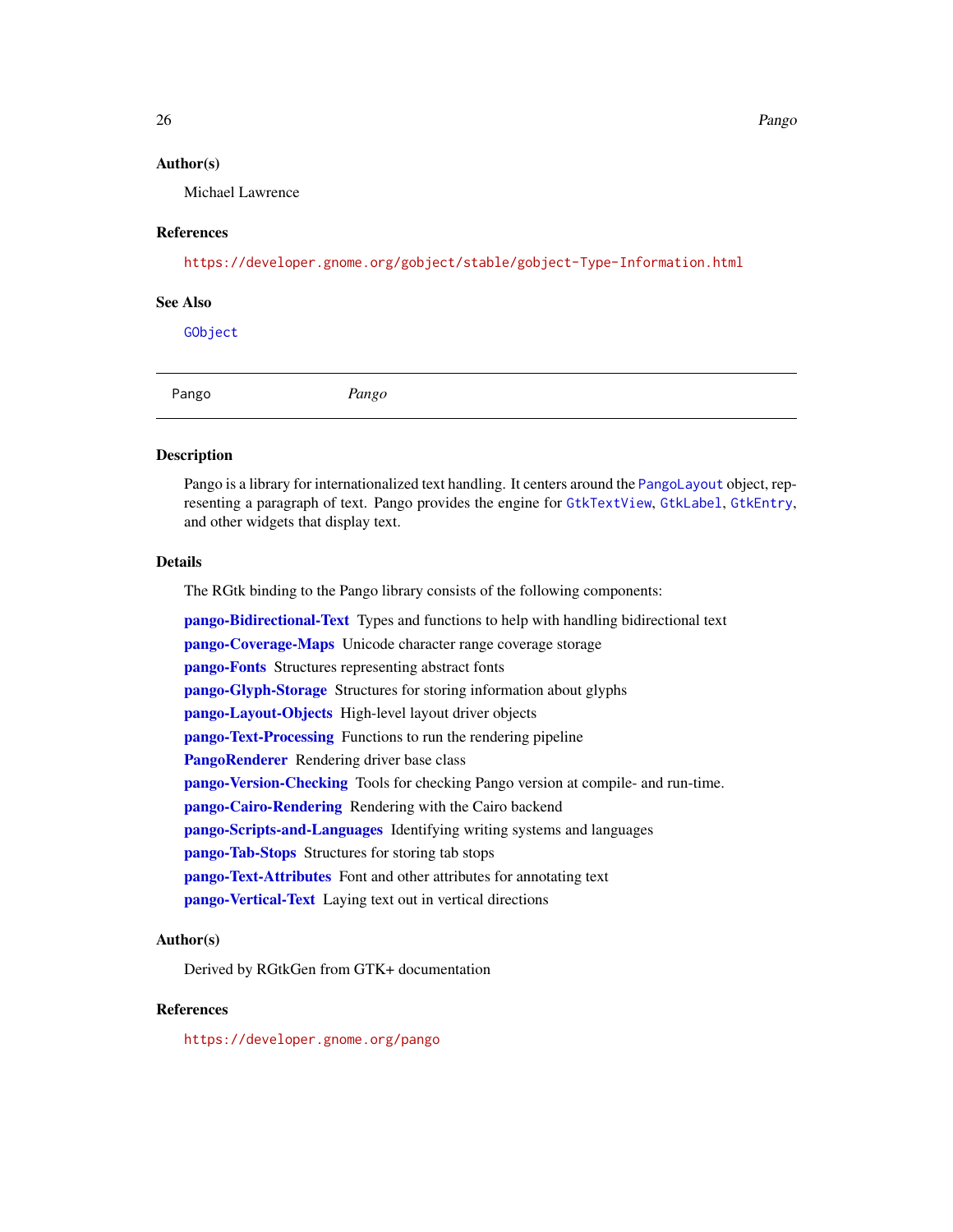#### Description

RGtk2 provides a set of bindings between R and the GTK+ library and several of its dependent libraries. It allows the user to construct full-featured GUI's completely from within R.

#### Details

RGtk2 binds to the following libraries:

- **[ATK](#page-2-1)** ATK is the Accessibility Toolkit. It provides a set of generic interfaces allowing accessibility technologies to interact with a graphical user interface. For example, a screen reader uses ATK to discover the text in an interface and read it to blind users. GTK+ widgets have built-in support for accessibility using the ATK framework.
- [Pango](#page-25-1) Pango is a library for internationalized text handling. It centers around the [PangoLayout](#page-0-0) object, representing a paragraph of text. Pango provides the engine for [GtkTextView](#page-0-0), [GtkLabel](#page-0-0), [GtkEntry](#page-0-0), and other widgets that display text.
- [GDK](#page-8-1) GDK is the abstraction layer that allows GTK+ to support multiple windowing systems. GDK provides drawing and window system facilities on X11, Windows, and the Linux framebuffer device.
- [GTK](#page-18-1) The GTK+ library itself contains widgets, that is, GUI components such as [GtkButton](#page-0-0) or [GtkTextView](#page-0-0).
- [GDK-Pixbuf](#page-9-1) This is a small library which allows you to create GdkPixbuf ('pixel buffer') objects from image data or image files. Use a [GdkPixbuf](#page-0-0) in combination with [GtkImage](#page-0-0) to display images.
- [Cairo](#page-0-0) Cairo is a 2D graphics library with support for multiple output devices. Currently supported output targets include the X Window System, win32, and image buffers.

RGtk2 also partially binds some lower-level libraries in order to support the bindings to the others. These include [GObject](#page-13-1) and [GMainLoop.](#page-12-1)

R objects passed between the user and RGtk2 are either primitive types (character, logical, etc) or external objects (externalptr). All R objects wrapping external objects extend the [RGtkObject](#page-28-2) class.

#### Note

As described above, RGtk2 binds many libraries beyond GTK+ itself. Thus, it can serve many purposes besides GUI construction. For example, [GDKPixbuf](#page-0-0) and [Cairo](#page-0-0) allow the R user to produce arbitary high-quality graphics.

# Author(s)

Michael Lawrence, with excerpts from library documentation

<span id="page-26-1"></span><span id="page-26-0"></span>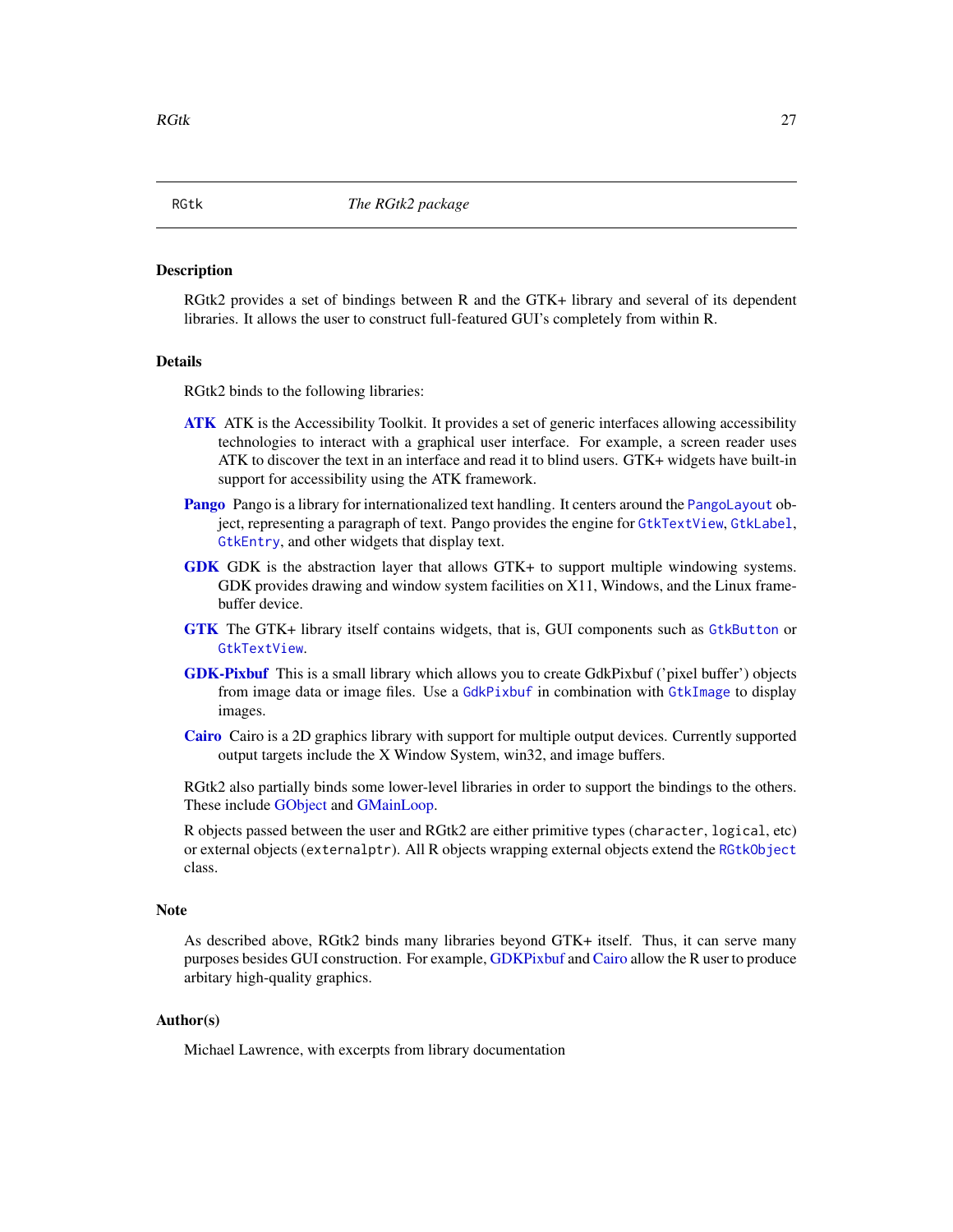# <span id="page-27-0"></span>References

Michael Lawrence, Duncan Temple Lang (2010). RGtk2: A Graphical User Interface Toolkit for R. Journal of Statistical Software, 37(8), 1-52. <http://www.jstatsoft.org/v37/i08/>.

RGtkDataFrame *The RGtkDataFrame model*

# Description

A [GtkTreeModel](#page-0-0) implementation backed by an R data frame

# Usage

```
rGtkDataFrame(frame = data.frame())
rGtkDataFrameNew(frame = data.frame())
rGtkDataFrameAppendColumns(x, ...)
rGtkDataFrameAppendRows(x, ...)
## S3 method for class 'RGtkDataFrame'
as.data.frame(x, ...)
rGtkDataFrameSetFrame(x, frame = data.frame())
## S3 method for class 'RGtkDataFrame'
x[i, j, drop = T]## S3 replacement method for class 'RGtkDataFrame'
x[i, j] <- value
## S3 method for class 'RGtkDataFrame'
dim(x, \ldots)## S3 method for class 'RGtkDataFrame'
dimnames(x, \ldots)## S3 replacement method for class 'RGtkDataFrame'
dimnames(x) <- value
```
# Arguments

| frame        | The frame to use as the backing store of the model                                                   |
|--------------|------------------------------------------------------------------------------------------------------|
| $\times$     | An RGtkDataFrame object                                                                              |
| $\mathbf{i}$ | Row index                                                                                            |
| j            | Column index                                                                                         |
| value        | An R object similar to that accepted by $\lceil$ <-.data.frame or the dimnames for<br>the data frame |
| drop         | Whether to 'drop' the result to the simplest structure                                               |
|              | Items to append as columns or rows or just additional arguments                                      |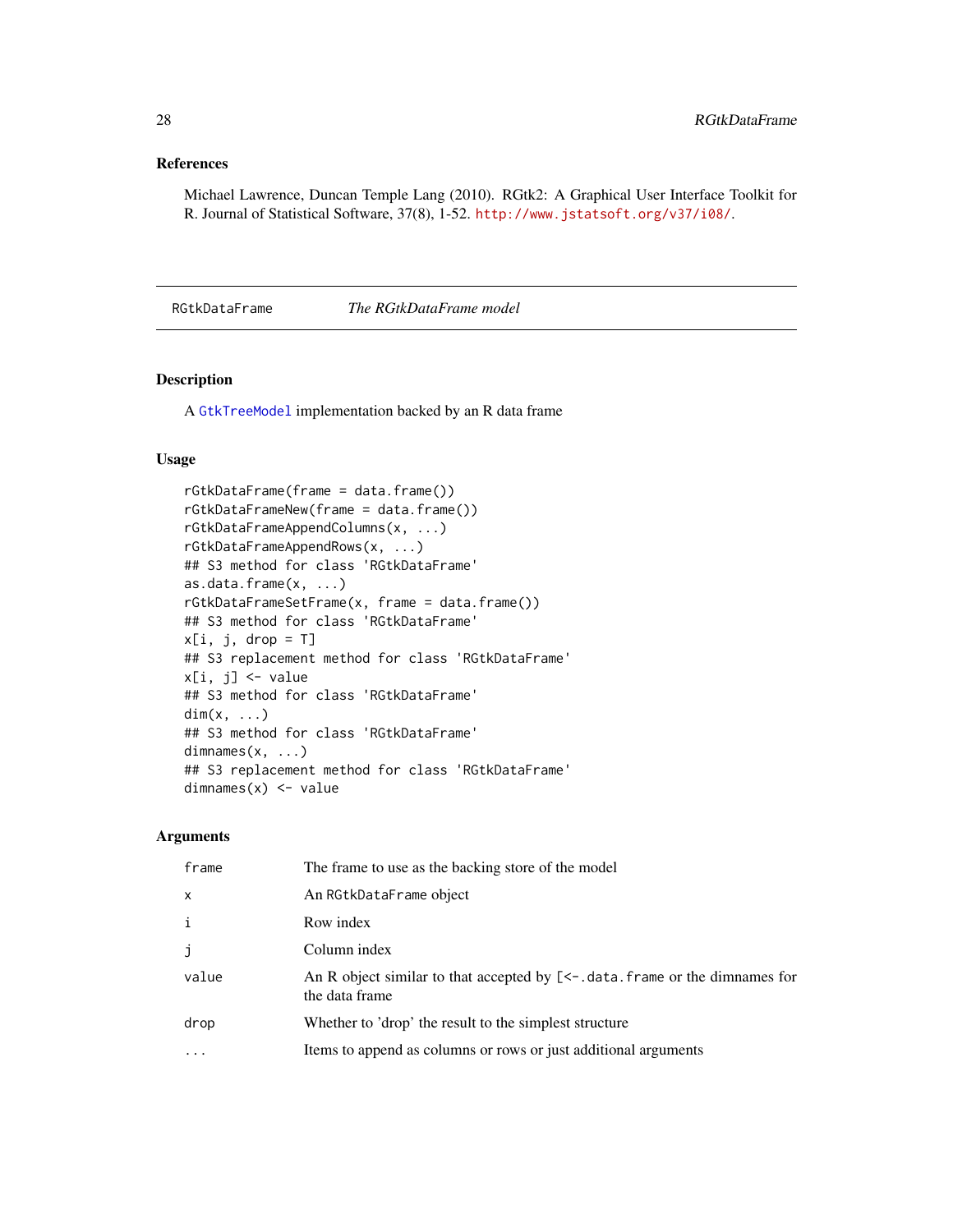#### <span id="page-28-0"></span>RGtkObject 29

# Details

The RGtk2 interface carries a lot of overhead, slowing down operations that require large numbers of function calls, such as loading a GtkTreeModel. Under the assumption that R programmers will store large datasets as data frames, a new [GtkTreeModel](#page-0-0) was implemented that draws data directly from an R data frame. This offers not only a dramatic performance gain but also allows efficient addition of columns to a model, which the default GTK implementations do not allow.

The RGtkDataFrame is constructed with a delegate data frame, which can be empty, via either rGtkDataFrameNew or rGtkDataFrame for short. The subset and replacement methods work much the same as for normal data frames, except one should note that removing columns (ie by replacing columns with NULLs) is not supported. Note that even if the initial data frame is empty, one should ensure that the empty vectors representing the column are of the desired types. If one wants to simply replace the backing frame with a new one, then there are two options: create a new RGtk-DataFrame and connect it to the views of the old model, or use rGtkDataFrameSetFrame.

The rGtkDataFrameAppendColumns and rGtkDataFrameAppendRows methods allow appending columns and rows, respectively. Note that these are a lot shorter if using the object \$appendColumns( $\dots$ ) syntax.

The as.data.frame method retrieves the backing data frame from the model, so that one can perform any data frame operation on the data. Of course, any changes are *not* propagated back to the model, so it may take some work to efficiently merge any changes, if necessary.

For convenience, one can access the dimensions and dimension names using dim.RGtkDataframe and dimnames.RGtkDataFrame, respectively. It is possible to set the dimension names using the conventional replacement function. Note that rownames mean nothing to GTK.

# Value

The constructors return instances of RGtkDataFrame. as.data.frame.RGtkDataFrame returns the data frame backing the model. [.RGtkDataFrame returns the result of the [ method on the backing frame.

#### Note

It is not yet clear how to encode a tree structure with a data frame, so this is only currently useful for flat tables.

#### Author(s)

Michael Lawrence

<span id="page-28-2"></span>RGtkObject *The base object of RGtk2*

# <span id="page-28-1"></span>Description

RGtkObject identifies an external object as being owned by [RGtk.](#page-26-1) Practically, it allows convenience operators to be specified for any external object.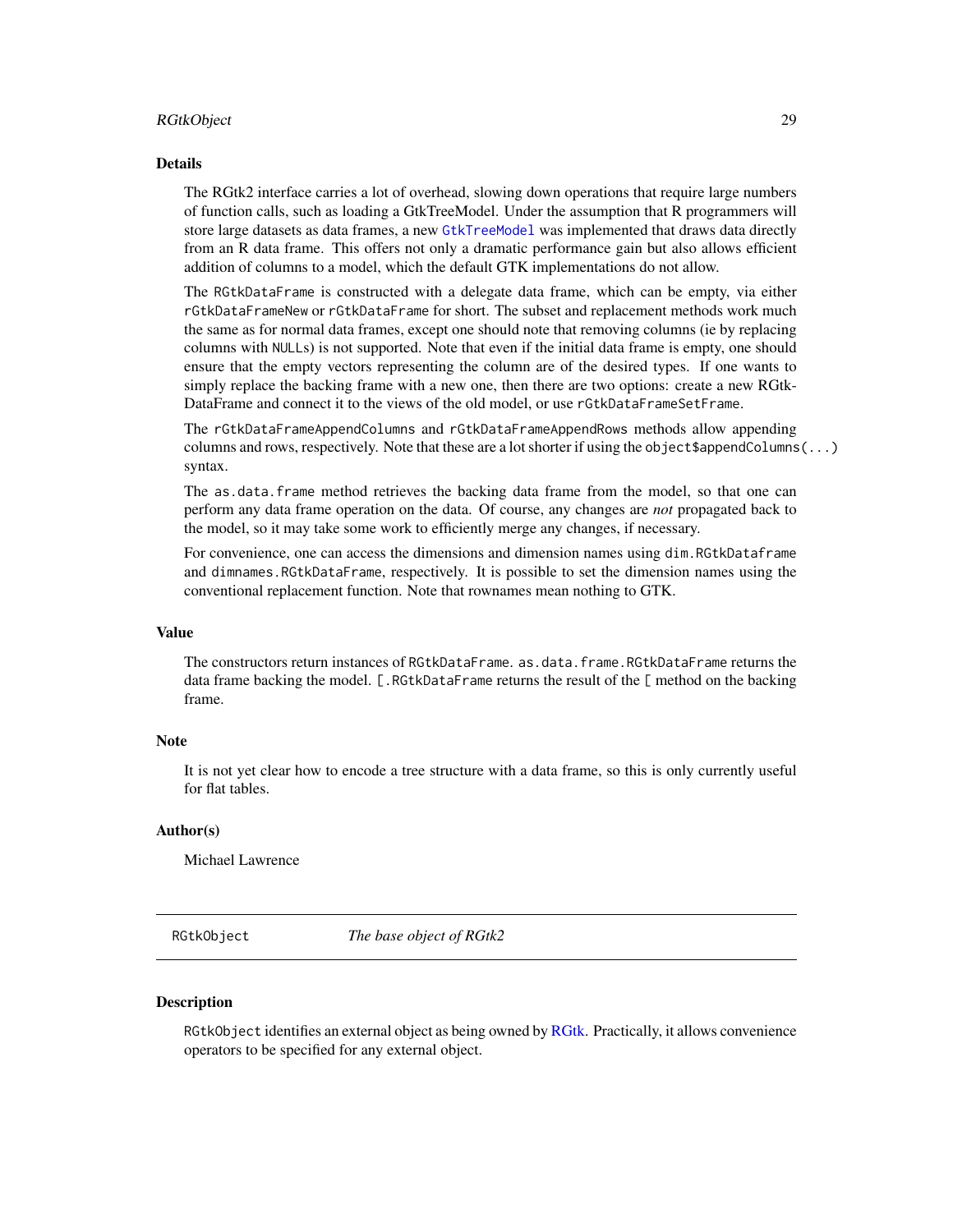# Usage

```
## S3 method for class 'RGtkObject'
x[[field, where = parent-frame()]]## S3 method for class 'RGtkObject'
x$member
## S3 method for class 'RGtkObject'
x == y
```
# Arguments

| $\mathsf{X}$ | The RGtkObject to which the method or field belongs or the left hand of a<br>comparison |
|--------------|-----------------------------------------------------------------------------------------|
| field        | The name of the field whose value will be retrieved                                     |
| member       | The name of the member (eg method) that will be retrieved                               |
| y            | The right hand operand of a comparison                                                  |
| where        | The environment in which to look for the field accessor function                        |

# Details

The functions [[.RGtkObject and \$.RGtkObject both expand to an RGtk function that accesses external objects. The [[ operator looks for a field from an external C structure by expanding objectOfClassName[[fieldName]] to classNameGetFieldName(). External "methods" are expanded by the \$ operator to form classNameMethodName(objectOfClassName, ...) from the Java-like objectOfClassName\$methodName $(\ldots)$ . The long and short mechanisms give the same result, but the shortcut is obviously more convenient. If the method does not exist, \$ will fall back to other types of members, like properties (for [GObject](#page-13-1)s) and fields.

The == operator compares two RGtkObjects on the basis of their internal pointer value. This should rarely be useful for users.

# Value

A context-dependent value resulting from the specified API call.

#### Author(s)

Michael Lawrence

<span id="page-29-1"></span>transparent-type *Transparent types in RGtk2*

# Description

A *transparent type* in RGtk2 is a non-primitive type passed between the user and the API as an ordinary R object (usually a list with a defined structure).

<span id="page-29-0"></span>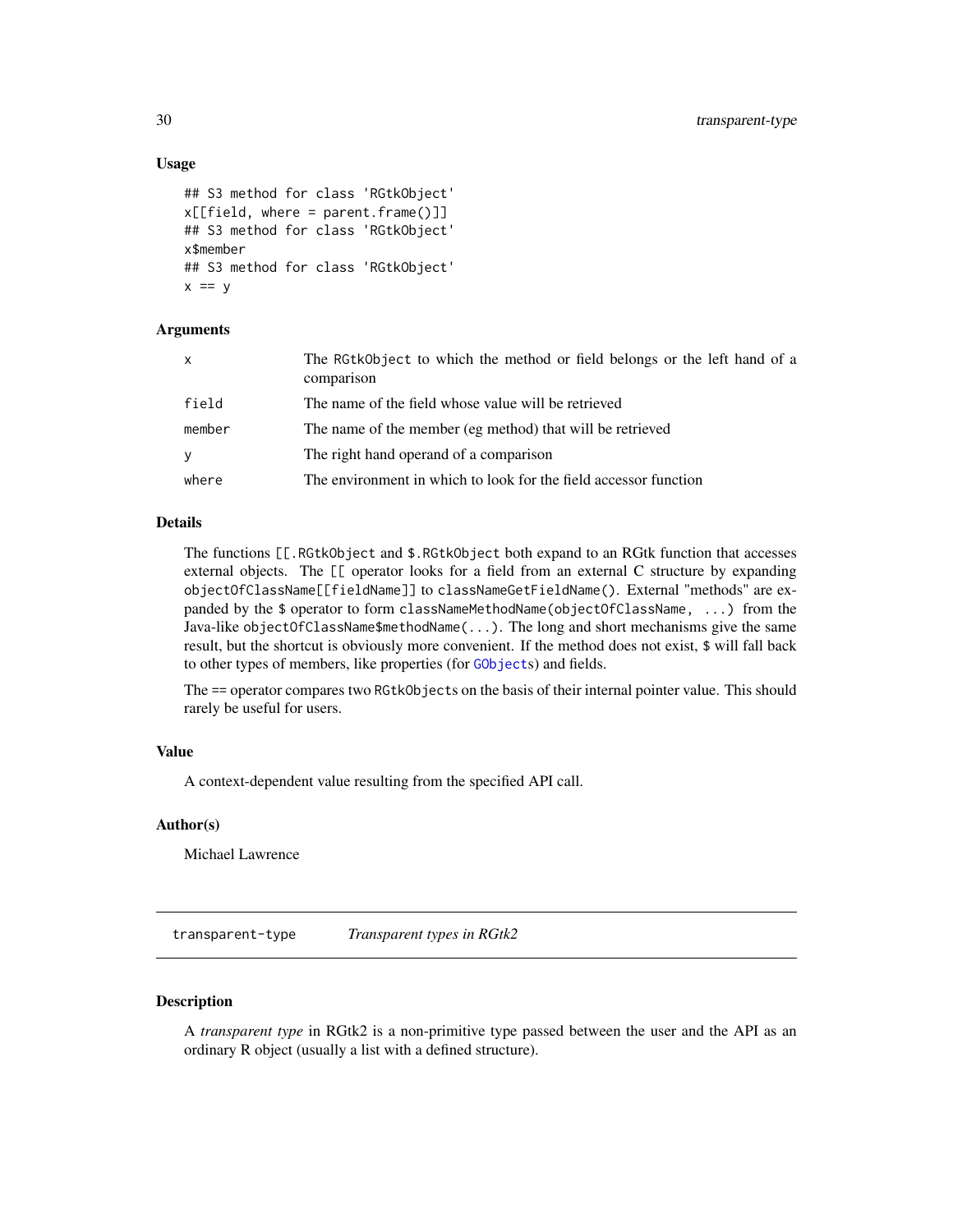# <span id="page-30-0"></span>Details

The RGtk2 documentation defines the public structure of every object. Some of these have been tagged as being *transparent*, indicating that the R programmer need not obtain an external object but rather simply create the analagous structure in R. *Transparent types* are usually simple types that would be created inline in C code for convenience, instead of invoking a function with a large number of arguments. RGtk2 emulates this in R.

Usually these structures are constructed as R lists, with optionally named elements. The lists elements are matched up to structure fields according to the same logic as function calls to function definitions (see [match.call](#page-0-0)).

# Author(s)

Michael Lawrence

# See Also

[GParamSpec](#page-0-0) [GtkFileFilterInfo](#page-0-0) [GtkTargetEntry](#page-0-0) [AtkAttribute](#page-0-0)

[GtkSettingsValue](#page-0-0) [GClosure](#page-0-0) [GType](#page-24-1)

[GtkStockItem](#page-0-0) [GtkItemFactoryEntry](#page-0-0) [GtkAllocation](#page-0-0) [GdkAtom](#page-0-0) [GTimeVal](#page-0-0)

[PangoRectangle](#page-0-0) [GdkRectangle](#page-0-0) [AtkAttributeSet](#page-0-0) [GdkRgbCmap](#page-0-0) [GdkKeymapKey](#page-0-0) [GdkGCValues](#page-0-0) [GdkGeometry](#page-0-0)

[GdkPoint](#page-0-0) [GdkSegment](#page-0-0) [GdkColor](#page-0-0) [GdkNativeWindow](#page-0-0) [GError](#page-0-0) [GdkWindowAttr](#page-0-0) [GdkTrapezoid](#page-0-0)

[GtkActionEntry](#page-0-0) [GtkToggleActionEntry](#page-0-0) [GtkRadioActionEntry](#page-0-0) [CairoPath](#page-0-0) [CairoGlyph](#page-0-0)

[CairoPathData](#page-0-0) [AtkTextRectangle](#page-0-0) [AtkTextRange](#page-0-0) [GdkSpan](#page-0-0) [GdkTimeCoord](#page-0-0)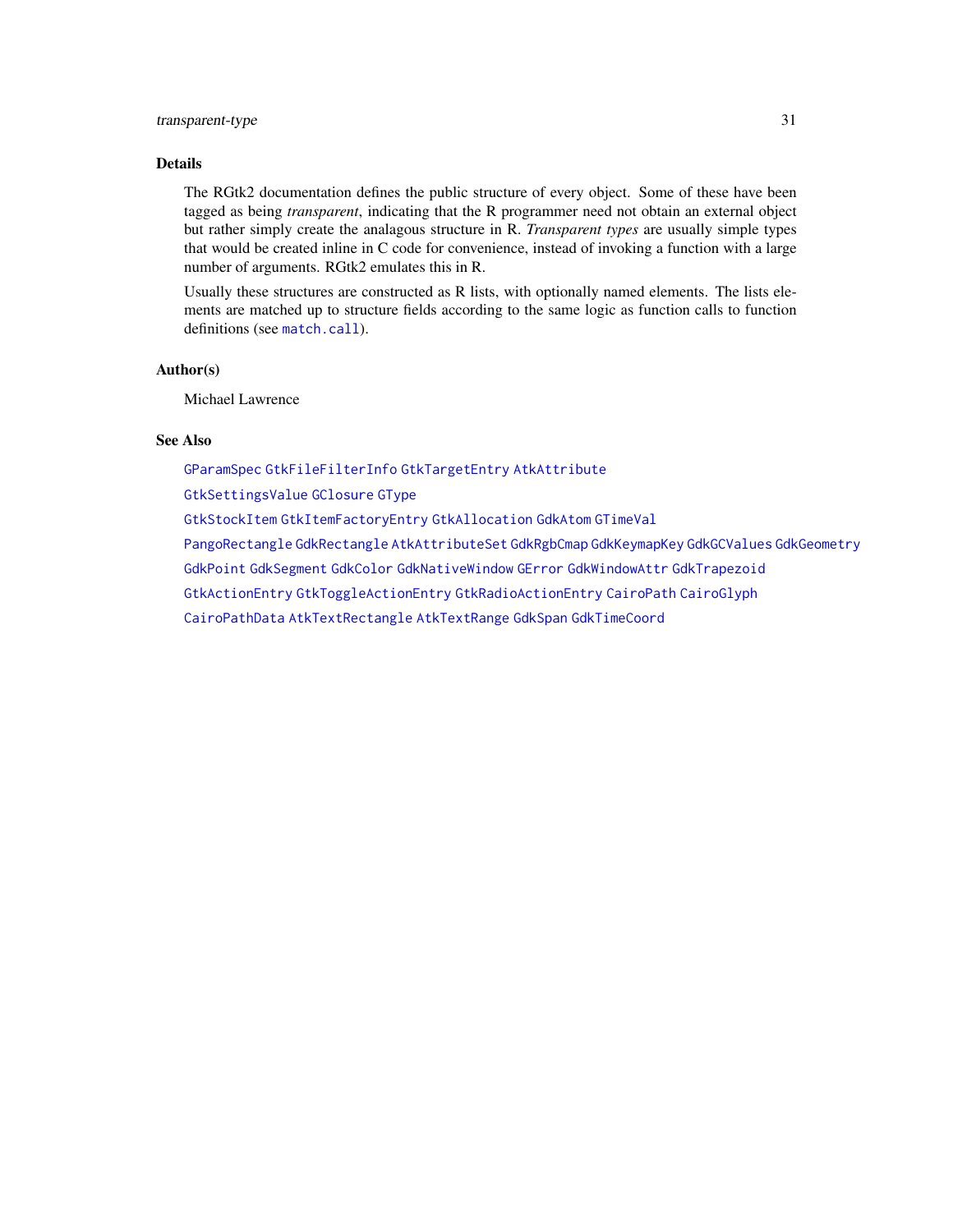# <span id="page-31-0"></span>Index

!.flag *(*enums-and-flags*)*, [8](#page-7-0) ∗Topic interface ATK, [3](#page-2-0) CAIRO, [4](#page-3-0) checkGTK, [5](#page-4-0) classes, [6](#page-5-0) enums-and-flags, [8](#page-7-0) GDK, [9](#page-8-0) GDK-Pixbuf, [10](#page-9-0) GIO, [11](#page-10-0) GMainLoop, [13](#page-12-0) GObject, [14](#page-13-0) GSignal, [17](#page-16-0) GTK, [19](#page-18-0) GType, [25](#page-24-0) Pango, [26](#page-25-0) RGtk, [27](#page-26-0) RGtkDataFrame, [28](#page-27-0) RGtkObject, [29](#page-28-0) transparent-type, [30](#page-29-0) ∗Topic misc assertions, [2](#page-1-0) ==.RGtkObject *(*RGtkObject*)*, [29](#page-28-0) ==.enum *(*enums-and-flags*)*, [8](#page-7-0) [.GObject *(*GObject*)*, [14](#page-13-0) [.RGtkDataFrame *(*RGtkDataFrame*)*, [28](#page-27-0) [.enums *(*enums-and-flags*)*, [8](#page-7-0) [.flags *(*enums-and-flags*)*, [8](#page-7-0) [<-.GObject *(*GObject*)*, [14](#page-13-0) [<-.RGtkDataFrame *(*RGtkDataFrame*)*, [28](#page-27-0) [[.GObject *(*GObject*)*, [14](#page-13-0) [[.RGtkObject *(*RGtkObject*)*, [29](#page-28-0) [[<-.GObject *(*GObject*)*, [14](#page-13-0) \$.GObject *(*GObject*)*, [14](#page-13-0) \$.RGtkObject, *[16](#page-15-0)* \$.RGtkObject *(*RGtkObject*)*, [29](#page-28-0) \$<-.GObject *(*GObject*)*, [14](#page-13-0) &.flag *(*enums-and-flags*)*, [8](#page-7-0)

*(*RGtkDataFrame*)*, [28](#page-27-0) as.flag *(*enums-and-flags*)*, [8](#page-7-0) as.GQuark, *[17](#page-16-0)* as.struct *(*transparent-type*)*, [30](#page-29-0) assertions, [2](#page-1-0) assignProp *(*classes*)*, [6](#page-5-0) ATK, [3,](#page-2-0) *[27](#page-26-0)* atk-AtkMisc, *[3](#page-2-0)* atk-AtkState, *[3](#page-2-0)* AtkAction, *[3](#page-2-0)* AtkAttribute, *[31](#page-30-0)* AtkAttributeSet, *[31](#page-30-0)* AtkComponent, *[3](#page-2-0)* AtkDocument, *[3](#page-2-0)* AtkEditableText, *[3](#page-2-0)* AtkGObjectAccessible, *[3](#page-2-0)* AtkHyperlink, *[3](#page-2-0)* AtkHypertext, *[3](#page-2-0)* AtkImage, *[3](#page-2-0)* AtkNoOpObject, *[3](#page-2-0)* AtkNoOpObjectFactory, *[3](#page-2-0)* AtkObject, *[3](#page-2-0)* AtkObjectFactory, *[3](#page-2-0)* AtkRegistry, *[3](#page-2-0)* AtkRelation, *[3](#page-2-0)* AtkRelationSet, *[3](#page-2-0)* AtkSelection, *[3](#page-2-0)* AtkStateSet, *[3](#page-2-0)* AtkStreamableContent, *[4](#page-3-0)* AtkTable, *[4](#page-3-0)* AtkText, *[4](#page-3-0)* AtkTextRange, *[31](#page-30-0)* AtkTextRectangle, *[31](#page-30-0)* AtkUtil, *[4](#page-3-0)* AtkValue, *[4](#page-3-0)*

boundCairoVersion *(*checkGTK*)*, [5](#page-4-0) boundGTKVersion *(*checkGTK*)*, [5](#page-4-0) boundPangoVersion *(*checkGTK*)*, [5](#page-4-0)

as.data.frame.RGtkDataFrame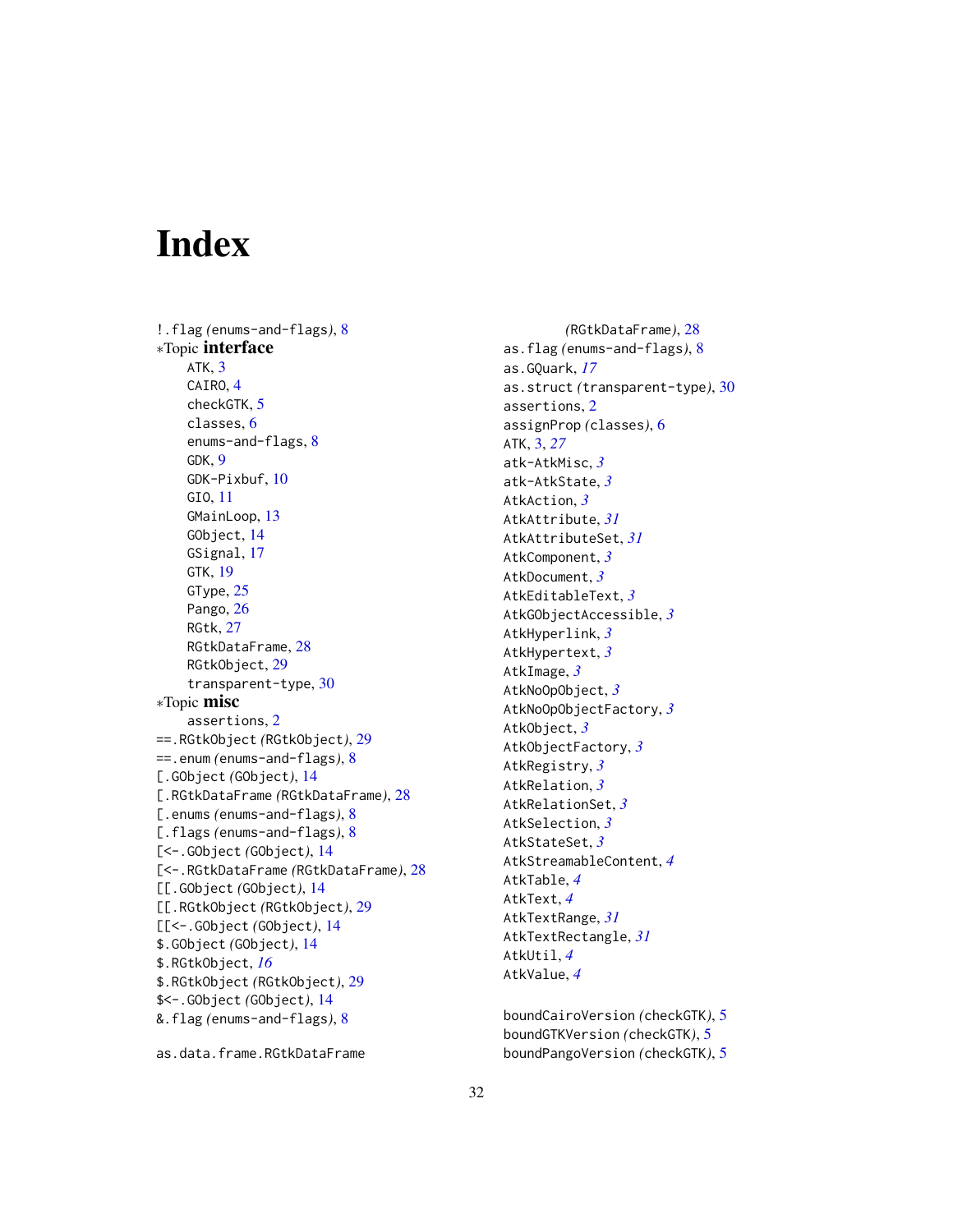# $I<sub>N</sub>DEX$  33

CAIRO, [4](#page-3-0) Cairo, *[27](#page-26-0)* cairo-context, *[5](#page-4-0)* cairo-error-status, *[4](#page-3-0)* cairo-font-face, *[4](#page-3-0)* cairo-font-options, *[4](#page-3-0)* cairo-image-surface, *[4](#page-3-0)* cairo-matrix, *[4](#page-3-0)* cairo-paths, *[4](#page-3-0)* cairo-pattern, *[4](#page-3-0)* cairo-pdf-surface, *[4](#page-3-0)* cairo-png-functions, *[4](#page-3-0)* cairo-ps-surface, *[4](#page-3-0)* cairo-scaled-font, *[4](#page-3-0)* cairo-surface, *[4](#page-3-0)* cairo-svg-surface, *[4](#page-3-0)* cairo-text, *[4](#page-3-0)* cairo-transformations, *[5](#page-4-0)* cairo-types, *[5](#page-4-0)* cairo-user-font, *[5](#page-4-0)* cairo-version-info, *[5](#page-4-0)* CairoGlyph, *[31](#page-30-0)* CairoPath, *[31](#page-30-0)* CairoPathData, *[31](#page-30-0)* chap-drawing-model, *[19](#page-18-0)* checkArrType *(*assertions*)*, [2](#page-1-0) checkCairo *(*checkGTK*)*, [5](#page-4-0) checkGTK, [5](#page-4-0) checkPango *(*checkGTK*)*, [5](#page-4-0) checkPtrType *(*assertions*)*, [2](#page-1-0) classes, [6](#page-5-0) connectSignal *(*GSignal*)*, [17](#page-16-0) dim.RGtkDataFrame *(*RGtkDataFrame*)*, [28](#page-27-0) dimnames.RGtkDataFrame *(*RGtkDataFrame*)*, [28](#page-27-0) dimnames<-.RGtkDataFrame

*(*RGtkDataFrame*)*, [28](#page-27-0)

enums-and-flags, [8](#page-7-0)

GAppInfo, *[11](#page-10-0)* GAsyncInitable, *[11](#page-10-0)* GAsyncResult, *[11](#page-10-0)* GBufferedInputStream, *[11](#page-10-0)* GBufferedOutputStream, *[11](#page-10-0)* GCancellable, *[11](#page-10-0)* gClass *(*classes*)*, [6](#page-5-0) GClosure, *[31](#page-30-0)*

GConnectFlags *(*GSignal*)*, [17](#page-16-0) GDataInputStream, *[11](#page-10-0)* GDataOutputStream, *[11](#page-10-0)* GDK, [9,](#page-8-0) *[27](#page-26-0)* gdk-Application-launching, *[9](#page-8-0)* gdk-Bitmaps-and-Pixmaps, *[9](#page-8-0)* gdk-Cairo-Interaction, *[9](#page-8-0)* gdk-Colormaps-and-Colors, *[9](#page-8-0)* gdk-Cursors, *[9](#page-8-0)* gdk-Drag-and-Drop, *[9](#page-8-0)* gdk-Drawing-Primitives, *[9](#page-8-0)* gdk-Event-Structures, *[9](#page-8-0)* gdk-Events, *[9](#page-8-0)* gdk-Fonts, *[9](#page-8-0)* gdk-GdkRGB, *[9](#page-8-0)* gdk-General, *[9](#page-8-0)* gdk-Graphics-Contexts, *[9](#page-8-0)* gdk-Images, *[9](#page-8-0)* gdk-Input-Devices, *[9](#page-8-0)* gdk-Keyboard-Handling, *[9](#page-8-0)* gdk-Pango-Interaction, *[9](#page-8-0)* GDK-Pixbuf, [10,](#page-9-0) *[27](#page-26-0)* gdk-pixbuf-animation, *[10](#page-9-0)* gdk-pixbuf-creating, *[10](#page-9-0)* gdk-pixbuf-File-Loading, *[10](#page-9-0)* gdk-pixbuf-File-saving, *[10](#page-9-0)* gdk-pixbuf-gdk-pixbuf, *[10](#page-9-0)* gdk-pixbuf-Module-Interface, *[10](#page-9-0)* gdk-pixbuf-scaling, *[10](#page-9-0)* gdk-pixbuf-util, *[10](#page-9-0)* gdk-pixbuf-Versioning, *[10](#page-9-0)* gdk-Pixbufs, *[9](#page-8-0)* gdk-Points-Rectangles-and-Regions, *[9](#page-8-0)* gdk-Properties-and-Atoms, *[9](#page-8-0)* gdk-Testing, *[9](#page-8-0)* gdk-Visuals, *[9](#page-8-0)* gdk-Windows, *[9](#page-8-0)* GdkAtom, *[31](#page-30-0)* GdkColor, *[31](#page-30-0)* GdkDisplay, *[9](#page-8-0)* GdkDisplayManager, *[9](#page-8-0)* GdkGCValues, *[31](#page-30-0)* GdkGeometry, *[31](#page-30-0)* GdkKeymapKey, *[31](#page-30-0)* GdkNativeWindow, *[31](#page-30-0)* GDKPixbuf, *[27](#page-26-0)* GdkPixbuf, *[10](#page-9-0)*, *[27](#page-26-0)* GdkPixbufLoader, *[10](#page-9-0)*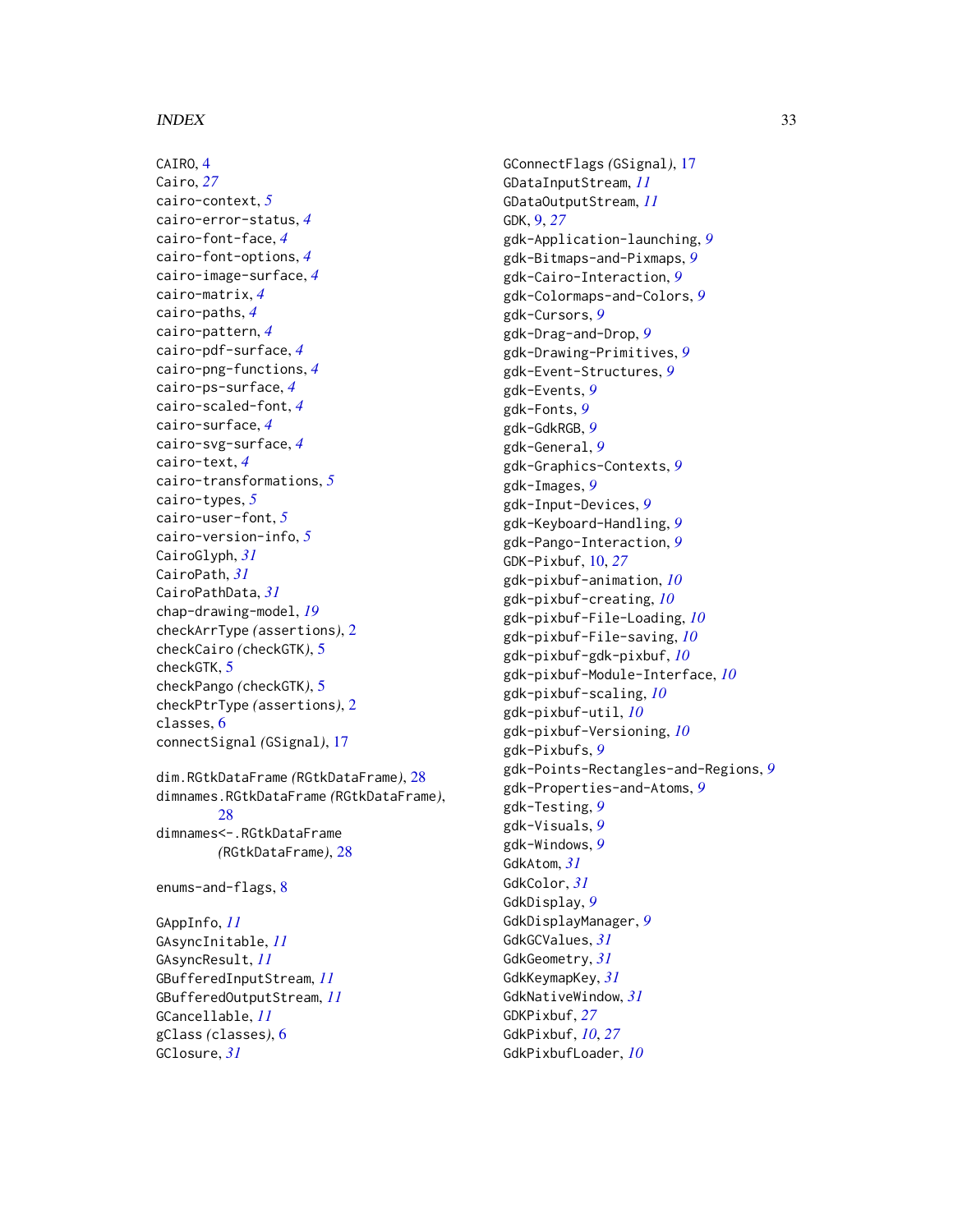GdkPoint, *[31](#page-30-0)* GdkRectangle, *[31](#page-30-0)* GdkRgbCmap, *[31](#page-30-0)* GdkScreen, *[9](#page-8-0)* GdkSegment, *[31](#page-30-0)* GdkSpan, *[31](#page-30-0)* GdkTimeCoord, *[31](#page-30-0)* GdkTrapezoid, *[31](#page-30-0)* GdkWindowAttr, *[31](#page-30-0)* GDrive, *[11](#page-10-0)* GEmblem, *[11](#page-10-0)* GEmblemedIcon, *[11](#page-10-0)* GError, *[31](#page-30-0)* getProp *(*classes*)*, [6](#page-5-0) GFile, *[11](#page-10-0)* GFileEnumerator, *[11](#page-10-0)* GFileIcon, *[11](#page-10-0)* GFileInfo, *[11](#page-10-0)* GFileInputStream, *[11](#page-10-0)* GFileIOStream, *[11](#page-10-0)* GFileMonitor, *[11](#page-10-0)* GFilenameCompleter, *[11](#page-10-0)* GFileOutputStream, *[11](#page-10-0)* GFilterInputStream, *[11](#page-10-0)* GFilterOutputStream, *[11](#page-10-0)* GIcon, *[11](#page-10-0)* gIdleAdd *(*GMainLoop*)*, [13](#page-12-0) GInetAddress, *[11](#page-10-0)* GInetSocketAddress, *[11](#page-10-0)* GInitable, *[12](#page-11-0)* GInputStream, *[12](#page-11-0)* GIO, [11](#page-10-0) gio-Extension-Points, *[11](#page-10-0)* gio-GContentType, *[11](#page-10-0)* gio-GFileAttribute, *[11](#page-10-0)* gio-GIOError, *[12](#page-11-0)* gio-GIOScheduler, *[12](#page-11-0)* giocon, [13](#page-12-0) GIOModule, *[12](#page-11-0)* GIOStream, *[12](#page-11-0)* GLoadableIcon, *[12](#page-11-0)* GMainLoop, [13,](#page-12-0) *[27](#page-26-0)* GMemoryInputStream, *[12](#page-11-0)* GMemoryOutputStream, *[12](#page-11-0)* GMount, *[12](#page-11-0)* GMountOperation, *[12](#page-11-0)* GNetworkAddress, *[12](#page-11-0)* GNetworkService, *[12](#page-11-0)*

GObject, *[6,](#page-5-0) [7](#page-6-0)*, [14,](#page-13-0) *[19](#page-18-0)*, *[25](#page-24-0)[–27](#page-26-0)*, *[30](#page-29-0)* gObject *(*GObject*)*, [14](#page-13-0) gObjectGet *(*GObject*)*, [14](#page-13-0) gObjectGetData *(*GObject*)*, [14](#page-13-0) gObjectGetPropInfo *(*GObject*)*, [14](#page-13-0) gObjectGetSignals, *[17,](#page-16-0) [18](#page-17-0)* gObjectGetSignals *(*GObject*)*, [14](#page-13-0) gObjectNew, *[15](#page-14-0)* gObjectNew *(*GObject*)*, [14](#page-13-0) gObjectParentClass *(*GObject*)*, [14](#page-13-0) gObjectSet *(*GObject*)*, [14](#page-13-0) gObjectSetData *(*GObject*)*, [14](#page-13-0) GOutputStream, *[12](#page-11-0)* GParamSpec, *[6](#page-5-0)*, *[16](#page-15-0)*, *[31](#page-30-0)* gParamSpec, *[7](#page-6-0)* GQuark, [17](#page-16-0) GResolver, *[12](#page-11-0)* GSeekable, *[12](#page-11-0)* GSignal, *[16](#page-15-0)*, [17](#page-16-0) gSignalConnect, *[16](#page-15-0)* gSignalConnect *(*GSignal*)*, [17](#page-16-0) gSignalEmit *(*GSignal*)*, [17](#page-16-0) GSignalFlags, *[7](#page-6-0)* GSignalFlags *(*GSignal*)*, [17](#page-16-0) gSignalGetInfo *(*GSignal*)*, [17](#page-16-0) gSignalHandlerBlock *(*GSignal*)*, [17](#page-16-0) gSignalHandlerDisconnect *(*GSignal*)*, [17](#page-16-0) gSignalHandlerUnblock *(*GSignal*)*, [17](#page-16-0) gSignalStopEmission *(*GSignal*)*, [17](#page-16-0) GSimpleAsyncResult, *[12](#page-11-0)* GSocket, *[12](#page-11-0)* GSocketAddress, *[12](#page-11-0)* GSocketClient, *[12](#page-11-0)* GSocketConnectable, *[12](#page-11-0)* GSocketConnection, *[12](#page-11-0)* GSocketControlMessage, *[12](#page-11-0)* GSocketListener, *[12](#page-11-0)* GSocketService, *[12](#page-11-0)* gSourceRemove *(*GMainLoop*)*, [13](#page-12-0) GSrvTarget, *[12](#page-11-0)* GThemedIcon, *[12](#page-11-0)* GThreadedSocketService, *[12](#page-11-0)* gTimeoutAdd *(*GMainLoop*)*, [13](#page-12-0) GTimeVal, *[31](#page-30-0)* GTK, [19,](#page-18-0) *[27](#page-26-0)* gtk-Accelerator-Maps, *[19](#page-18-0)* gtk-Clipboards, *[20](#page-19-0)* gtk-Drag-and-Drop, *[20](#page-19-0)*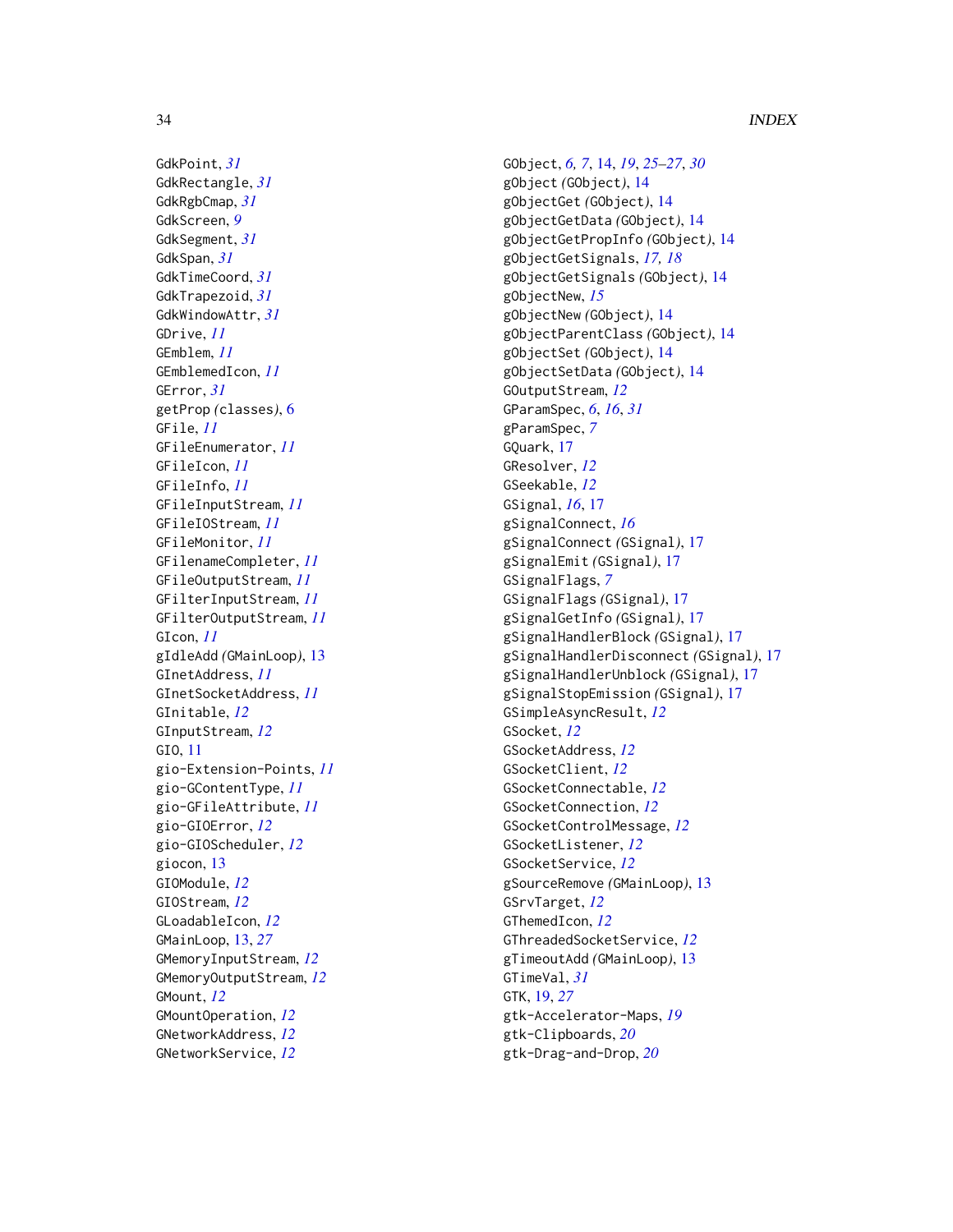# $I<sub>N</sub>$  and  $I<sub>35</sub>$  and  $I<sub>35</sub>$  and  $I<sub>35</sub>$  and  $I<sub>35</sub>$  and  $I<sub>35</sub>$  and  $I<sub>35</sub>$  and  $I<sub>35</sub>$  and  $I<sub>35</sub>$  and  $I<sub>35</sub>$  and  $I<sub>35</sub>$  and  $I<sub>35</sub>$  and  $I<sub>35</sub>$  and  $I<sub>35</sub>$  and

gtk-Filesystem-utilities, *[19](#page-18-0)* gtk-General, *[22](#page-21-0)* gtk-Graphics-Contexts, *[21](#page-20-0)* gtk-gtkbuildable, *[20](#page-19-0)* gtk-gtkcheckmenuitem, *[20](#page-19-0)* gtk-gtkfilefilter, *[21](#page-20-0)* gtk-GtkTreeView-drag-and-drop, *[24](#page-23-0)* gtk-High-level-Printing-API, *[22](#page-21-0)* gtk-Keyboard-Accelerators, *[19](#page-18-0)* gtk-Orientable, *[22](#page-21-0)* gtk-Resource-Files, *[23](#page-22-0)* gtk-Selections, *[23](#page-22-0)* gtk-Standard-Enumerations, *[21](#page-20-0)* gtk-Stock-Items, *[23](#page-22-0)* gtk-Testing, *[23](#page-22-0)* gtk-Themeable-Stock-Images, *[21](#page-20-0)* GtkAboutDialog, *[19](#page-18-0)* GtkAccelLabel, *[19](#page-18-0)* GtkAccessible, *[19](#page-18-0)* GtkAction, *[19](#page-18-0)* GtkActionEntry, *[31](#page-30-0)* GtkActionGroup, *[19](#page-18-0)* GtkActivatable, *[19](#page-18-0)* GtkAdjustment, *[19](#page-18-0)* GtkAlignment, *[19](#page-18-0)* GtkAllocation, *[31](#page-30-0)* GtkArrow, *[19](#page-18-0)* GtkAspectFrame, *[19](#page-18-0)* GtkAssistant, *[19](#page-18-0)* GtkBin, *[20](#page-19-0)* GtkBox, *[20](#page-19-0)* GtkBuilder, *[20](#page-19-0)* GtkButton, *[19,](#page-18-0) [20](#page-19-0)*, *[27](#page-26-0)* GtkButtonBox, *[19](#page-18-0)* GtkCalendar, *[20](#page-19-0)* GtkCellEditable, *[20](#page-19-0)* GtkCellLayout, *[20](#page-19-0)* GtkCellRenderer, *[20](#page-19-0)* GtkCellRendererAccel, *[20](#page-19-0)* GtkCellRendererCombo, *[20](#page-19-0)* GtkCellRendererPixbuf, *[20](#page-19-0)* GtkCellRendererProgress, *[20](#page-19-0)* GtkCellRendererSpin, *[20](#page-19-0)* GtkCellRendererSpinner, *[20](#page-19-0)* GtkCellRendererText, *[20](#page-19-0)* GtkCellRendererToggle, *[20](#page-19-0)* GtkCellView, *[20](#page-19-0)* GtkCheckButton, *[20](#page-19-0)*

GtkCList, *[20](#page-19-0)* GtkColorButton, *[20](#page-19-0)* GtkColorSelection, *[20](#page-19-0)* GtkColorSelectionDialog, *[20](#page-19-0)* GtkCombo, *[20](#page-19-0)* GtkComboBox, *[20](#page-19-0)* GtkComboBoxEntry, *[20](#page-19-0)* GtkContainer, *[20](#page-19-0)* GtkCTree, *[20](#page-19-0)* GtkCurve, *[20](#page-19-0)* GtkDialog, *[20](#page-19-0)* GtkDrawingArea, *[20](#page-19-0)* GtkEditable, *[20](#page-19-0)* GtkEntry, *[20](#page-19-0)*, *[26,](#page-25-0) [27](#page-26-0)* GtkEntryBuffer, *[20](#page-19-0)* GtkEntryCompletion, *[21](#page-20-0)* GtkEventBox, *[21](#page-20-0)* GtkExpander, *[21](#page-20-0)* GtkFileChooser, *[21](#page-20-0)* GtkFileChooserButton, *[21](#page-20-0)* GtkFileChooserDialog, *[21](#page-20-0)* GtkFileChooserWidget, *[21](#page-20-0)* GtkFileFilterInfo, *[31](#page-30-0)* GtkFileSelection, *[21](#page-20-0)* GtkFixed, *[21](#page-20-0)* GtkFontButton, *[21](#page-20-0)* GtkFontSelection, *[21](#page-20-0)* GtkFontSelectionDialog, *[21](#page-20-0)* GtkFrame, *[21](#page-20-0)* GtkGammaCurve, *[21](#page-20-0)* GtkHandleBox, *[21](#page-20-0)* GtkHBox, *[21](#page-20-0)* GtkHButtonBox, *[21](#page-20-0)* GtkHPaned, *[21](#page-20-0)* GtkHRuler, *[21](#page-20-0)* GtkHScale, *[21](#page-20-0)* GtkHScrollbar, *[21](#page-20-0)* GtkHSeparator, *[21](#page-20-0)* GtkHSV, *[21](#page-20-0)* GtkIconTheme, *[21](#page-20-0)* GtkIconView, *[21](#page-20-0)* GtkImage, *[10](#page-9-0)*, *[21](#page-20-0)*, *[27](#page-26-0)* GtkImageMenuItem, *[21](#page-20-0)* GtkIMContext, *[21](#page-20-0)* GtkIMContextSimple, *[21](#page-20-0)* GtkIMMulticontext, *[21](#page-20-0)* GtkInfoBar, *[21](#page-20-0)* GtkInputDialog, *[21](#page-20-0)*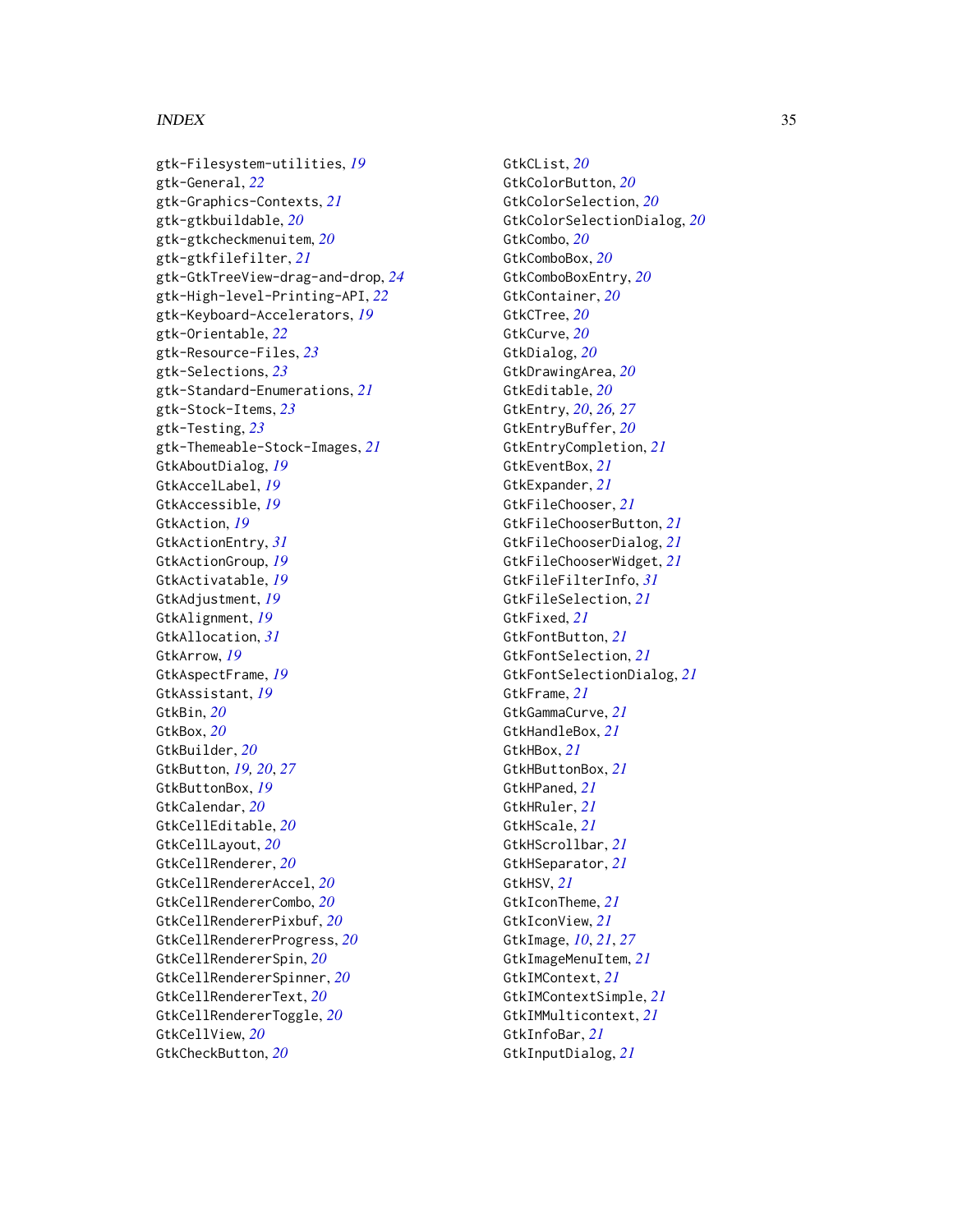36 INDEX

GtkInvisible , *[21](#page-20-0)* GtkItem , *[22](#page-21-0)* GtkItemFactory , *[22](#page-21-0)* GtkItemFactoryEntry , *[31](#page-30-0)* GtkLabel , *[22](#page-21-0)* , *[26,](#page-25-0) [27](#page-26-0)* GtkLayout , *[22](#page-21-0)* GtkLinkButton , *[22](#page-21-0)* GtkList , *[22](#page-21-0)* GtkListItem , *[22](#page-21-0)* GtkListStore , *[22](#page-21-0)* GtkMenu , *[22](#page-21-0)* GtkMenuBar , *[22](#page-21-0)* GtkMenuItem , *[22](#page-21-0)* GtkMenuShell , *[22](#page-21-0)* GtkMenuToolButton , *[22](#page-21-0)* GtkMessageDialog , *[22](#page-21-0)* GtkMisc , *[22](#page-21-0)* GtkNotebook , *[22](#page-21-0)* gtkObject *(*GObject *)* , [14](#page-13-0) gtkObjectNew *(*GObject *)* , [14](#page-13-0) GtkOffscreenWindow , *[22](#page-21-0)* GtkOldEditable , *[22](#page-21-0)* GtkOptionMenu , *[22](#page-21-0)* GtkPageSetup , *[22](#page-21-0)* GtkPaned , *[22](#page-21-0)* GtkPaperSize , *[22](#page-21-0)* GtkPixmap , *[22](#page-21-0)* GtkPlug , *[22](#page-21-0)* GtkPreview , *[22](#page-21-0)* GtkPrintContext , *[22](#page-21-0)* GtkPrintSettings , *[22](#page-21-0)* GtkProgress , *[22](#page-21-0)* GtkProgressBar , *[22](#page-21-0)* GtkRadioAction , *[22](#page-21-0)* GtkRadioActionEntry , *[31](#page-30-0)* GtkRadioButton , *[22](#page-21-0)* GtkRadioMenuItem , *[22](#page-21-0)* GtkRadioToolButton , *[22](#page-21-0)* GtkRange , *[23](#page-22-0)* GtkRecentAction , *[23](#page-22-0)* GtkRecentChooser , *[23](#page-22-0)* GtkRecentChooserDialog , *[23](#page-22-0)* GtkRecentChooserMenu , *[23](#page-22-0)* GtkRecentChooserWidget , *[23](#page-22-0)* GtkRecentFilter , *[23](#page-22-0)* GtkRecentManager , *[23](#page-22-0)* GtkRuler , *[23](#page-22-0)* GtkScale , *[23](#page-22-0)*

GtkScaleButton , *[23](#page-22-0)* GtkScrollbar , *[23](#page-22-0)* GtkScrolledWindow , *[23](#page-22-0)* GtkSeparator , *[23](#page-22-0)* GtkSeparatorMenuItem , *[23](#page-22-0)* GtkSeparatorToolItem , *[23](#page-22-0)* GtkSettings , *[23](#page-22-0)* GtkSettingsValue , *[31](#page-30-0)* GtkSizeGroup , *[23](#page-22-0)* GtkSocket , *[23](#page-22-0)* GtkSpinButton , *[23](#page-22-0)* GtkSpinner , *[23](#page-22-0)* GtkStatusbar , *[23](#page-22-0)* GtkStatusIcon , *[23](#page-22-0)* GtkStockItem , *[31](#page-30-0)* GtkStyle , *[23](#page-22-0)* GtkTable , *[23](#page-22-0)* GtkTargetEntry , *[31](#page-30-0)* GtkTearoffMenuItem , *[23](#page-22-0)* GtkTextBuffer , *[23](#page-22-0)* GtkTextIter , *[23](#page-22-0)* GtkTextMark , *[23](#page-22-0)* GtkTextTag , *[23](#page-22-0)* GtkTextTagTable , *[23](#page-22-0)* GtkTextView , *[19](#page-18-0)* , *[23](#page-22-0)* , *[26,](#page-25-0) [27](#page-26-0)* GtkTipsQuery , *[23](#page-22-0)* GtkToggleAction , *[24](#page-23-0)* GtkToggleActionEntry , *[31](#page-30-0)* GtkToggleButton , *[24](#page-23-0)* GtkToggleToolButton , *[24](#page-23-0)* GtkToolbar , *[24](#page-23-0)* GtkToolButton , *[24](#page-23-0)* GtkToolItem , *[24](#page-23-0)* GtkToolItemGroup , *[24](#page-23-0)* GtkToolPalette , *[24](#page-23-0)* GtkToolShell , *[24](#page-23-0)* GtkTooltip , *[24](#page-23-0)* GtkTooltips , *[24](#page-23-0)* GtkTreeModel , *[24](#page-23-0)* , *[28](#page-27-0) , [29](#page-28-0)* GtkTreeModelFilter , *[24](#page-23-0)* GtkTreeModelSort , *[24](#page-23-0)* GtkTreeSelection , *[24](#page-23-0)* GtkTreeSortable , *[24](#page-23-0)* GtkTreeStore , *[24](#page-23-0)* GtkTreeView , *[24](#page-23-0)* GtkTreeViewColumn , *[24](#page-23-0)* GtkUIManager , *[24](#page-23-0)* GtkVBox , *[24](#page-23-0)*